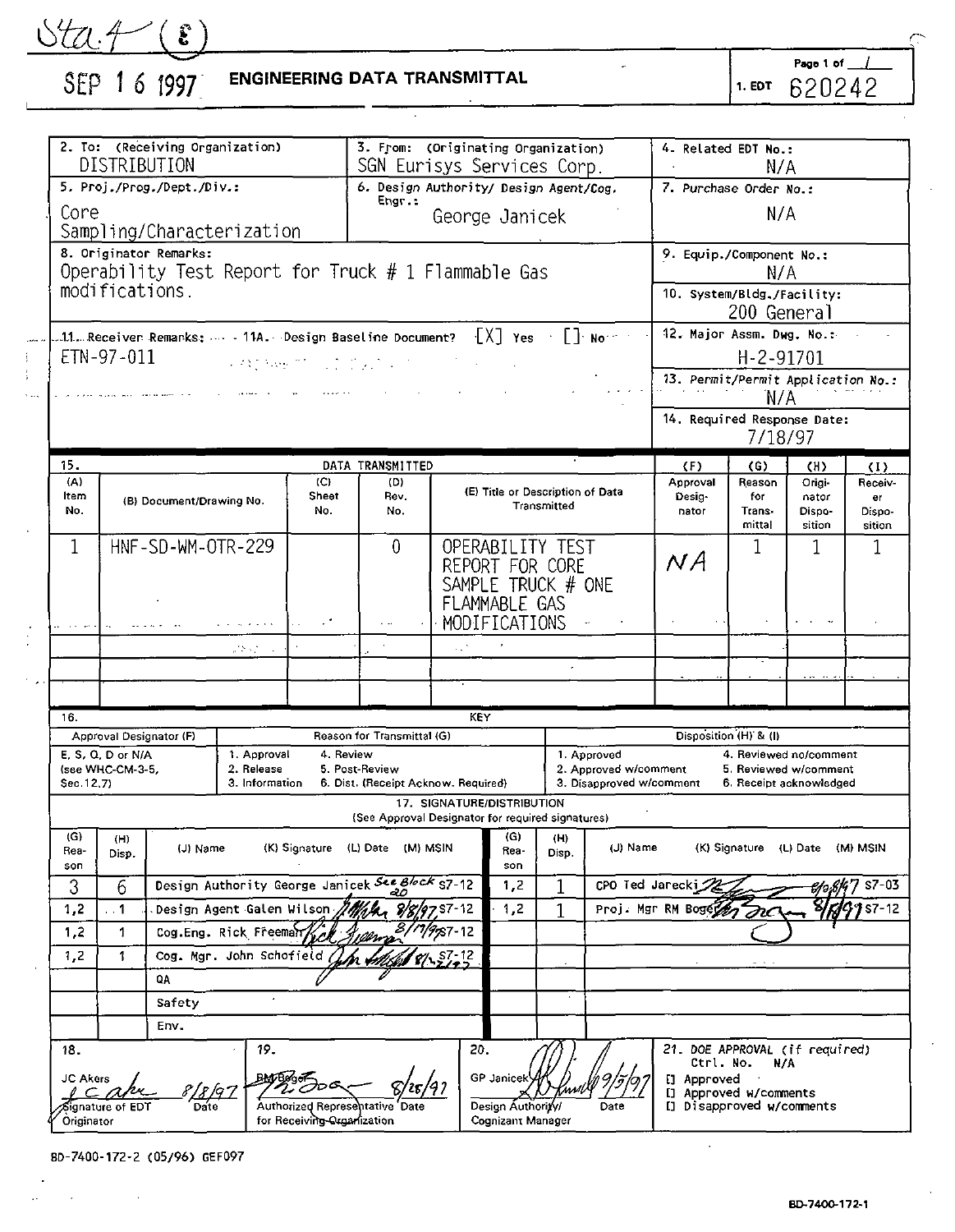# **OPERABILITY TEST REPORT FOR CORE SAMPLE TRUCK # ONE FLAMMABLE GAS MODIFICATIONS**

JC Akers SGN Eurisys Services Corp., Richland, WA 99352 U.S. Department of Energy Contract DE-AC06-96RL13200

EDT/ECN: 620242 Org Code: 08E00 B&R Code: EW3120074 UC: 721<br>Charge Code: E51771 Charge Code: 1517/1<br>Total Pages: 24*25 pmB <sup>9</sup>15/*17

Key Words: CORE, SAMPLE, TRUCK, STANDING ORDER. BIO, CST, Remote Latch Unit, RLU, FLAMMABLE GAS, Purge, Quill Rod, ETN-97-0011

Abstract: This report primarily.consists of the original test procedure used for the Operability Testing of the flammable gas modifications to Core Sample Truck # One. Included are exceptions, resolutions, comments, and test results.

TRADEMARK DISCLAIMER. Reference herein to any specific commercial product, process, or service by trade name, trademark, manufacturer, or otherwise, does not necessarily constitute or imply its endorsement, recommendation, or favoring by,the United States Government or any agency thereof or its contractors or subcontractors.

Printed in the United States of America. To obtain copies of this document, contact: Document Control Services, P.O. Box 950, Mailstop H6-08, Richland WA 99352, Phone (509) 372-2420; Fax (509) 376-4989.



## **Approved for Public Release**

A-6400-073 (01/97) GEF321

Re fease Apprøval /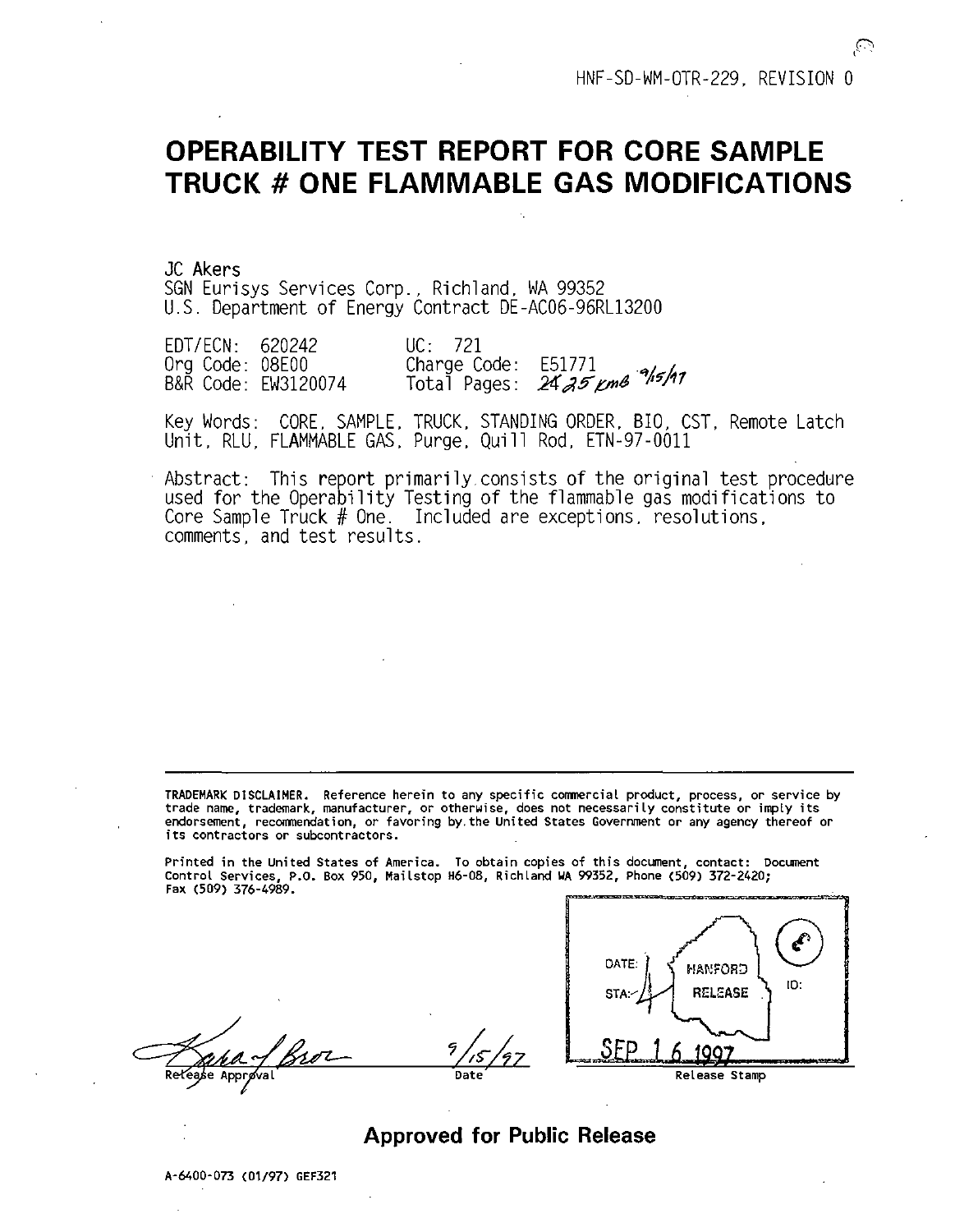## **BACKGROUND**

This report documents the testing of a modification to the Push Mode Core Sample Truck # 1 for operation in flammable gas tanks. The modification added a system to pressurize under the Shielded Receiver (SR) weather cover to prevent flammable gas from accumulating under the SR weather cover. The system also provides indication of the pressure level and an alarm for pressurization system failure.

## **SUMMARY**

This report consists of the original, completed, test procedure used for the Operability Testing of the flammable gas modifications to the Push Mode Core Sample Truck # 1.

Prior to the Acceptance/Operability test the truck  $# 1$  operations procedure (TO-080-503) was revised to be more consistent with the other core sample truck procedures and to include operational steps/instructions for the SR weather cover pressurization system. A draft copy of the operations procedure was used to perform the Operability Test Procedure (OTP). A Document Acceptance Review Form is included with this report (last page) indicating the draft status of the operations procedure during the OTP.

During the OTP 11 test exceptions were encountered. Of these exceptions four were determined to affect Acceptance Criteria as listed in the OTP, Section<br>4.7 ACCEPTANCE CRITERIA. The Acceptance Criteria are based on the design The Acceptance Criteria are based on the design requirements specified in WHC-SD-WM-FDC-048. FUNCTIONAL DESIGN CRITERIA FOR CORE SAMPLING IN FLAMMABLE GAS WATCH LIST TANKS. The exceptions are summarized in the following table. A detailed list of exceptions and resolutions is in the OTP, Section 10.0, EXCEPTIONS/RESOLUTION DATA SHEET.

| EXCEPTION<br><b>NUMBER</b> | ACCEPTANCE<br>CRITERIA | DESCRIPTION OF<br>EXCEPTION                                                                                           | DESCRIPTION OF RESOLUTION                                                                                 |
|----------------------------|------------------------|-----------------------------------------------------------------------------------------------------------------------|-----------------------------------------------------------------------------------------------------------|
| 187                        | NO.                    | NITROGEN TRAILER INOPERABLE                                                                                           | NITROGEN TRAILER NOT REQUIRED, USED<br>BREATHING AIR COMPRESSOR TO PERFORM<br><b>TEST</b>                 |
| $\overline{2}$             | NO.                    | ELECTRICAL POWER DISTRIBUTION<br>TRAILER (EPDT) NOT USED                                                              | EPDT NOT NEEDED, CONNECTED TRUCK<br>DIRECTLY TO ELECTRICAL GENERATOR                                      |
| 3                          | <b>YES</b>             | ELECTRICAL CORD INTERFERENCE &<br>PURGE SUPPLY HOSE TO LONG                                                           | REROUTED ELECTRICAL CORD & SECURED<br>HOSE                                                                |
| 4 & 5                      | <b>YES</b>             | PURGE SUPPLY HOSE TO SHORT<br>DURING FULL TRAVERSE & BUNGEE<br>CORD HOOK PINCHES HOSE                                 | REPLACED WITH LONGER AND LESS<br>RESTRICTIVE BUNGEE CORD                                                  |
| 6                          | <b>YES</b>             | SLEW TRAVEL IN BOTH DIRECTIONS<br>STRETCHES & COLLAPSES HYDRAULIC<br>HOSES & CONTACTS SAFETY RAIL &<br><b>CONDUIT</b> | ADDED A CAUTION BLOCK TO OPS<br>PROCEDURE TO-080-503 REV. F TO NOT<br>SLEW MORE THAN 2" IN ANY DIRECTION  |
| 8, 9 & 10                  | NO.                    | GREEN PURGE LIGHT DIDN'T<br>ILLUMINATE & ALARM LIGHT<br>RESPONDED AT .8"H <sub>2</sub> 0 INSTEAD OF<br>.3"h,0         | REPAIRED AIR LEAKS PER ECN 631341,<br>LEAKS IDENTIFIED BETWEEN THE SAMPLE<br>HOIST BOX AND THE BASE PLATE |
| 8a                         | NO.                    | UNABLE TO VERIFY PRESSURE WITH<br><b>INSTALLED GAUGE</b>                                                              | USED CALIBRATED METER TO VERIFY<br>PRESSURE & PRESSURE SWITCH TRIP<br>SETTINGS (.4"-.6"H <sub>2</sub> 0)  |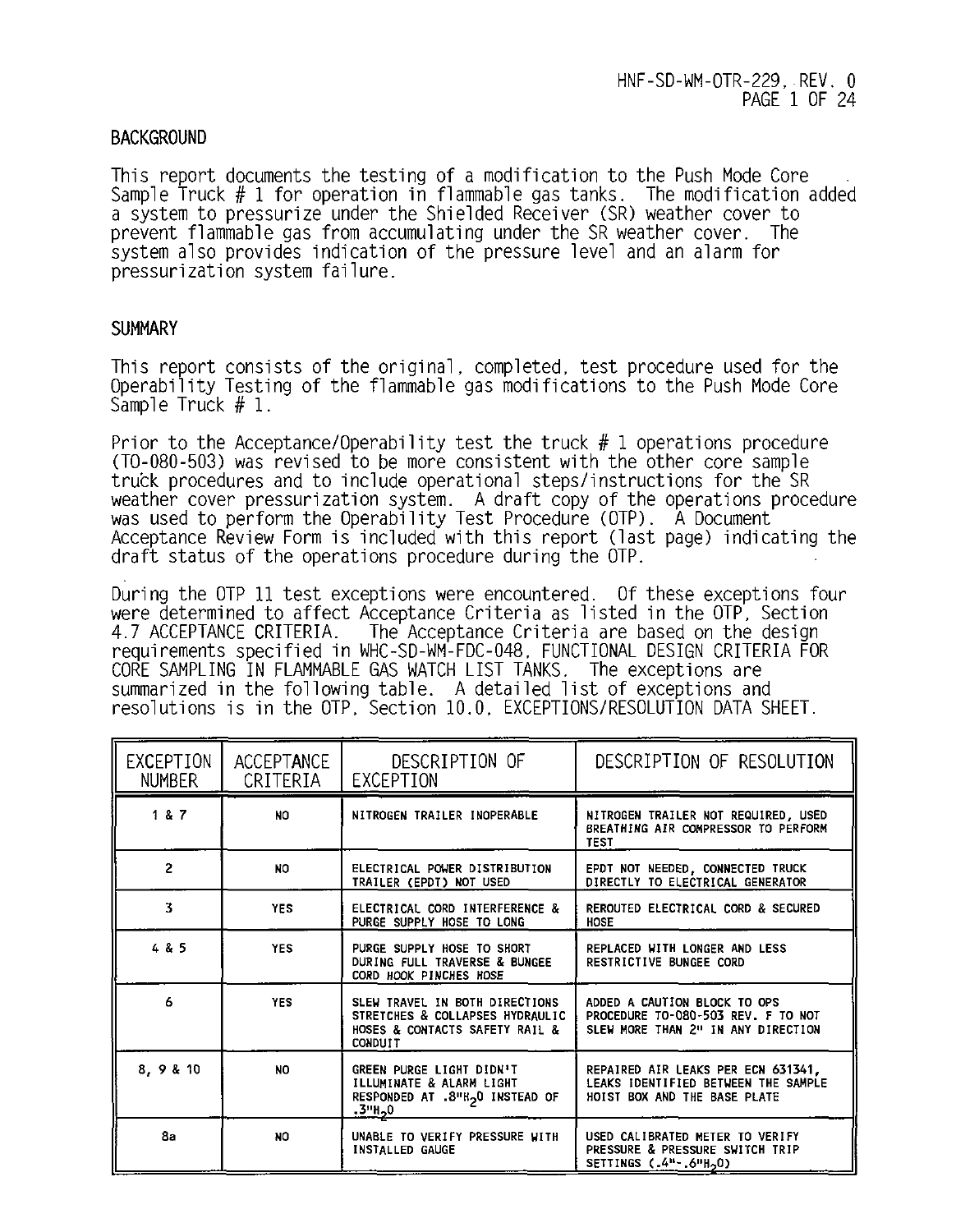## CONCLUSION

All acceptance criteria, as listed in Section 4./ ACCEPIANCE CRITERIA, has<br>been met and all exceptions have been documented and satisfactorily resolved.<br>The OTP was successfully completed and documented in Section 9.0, TES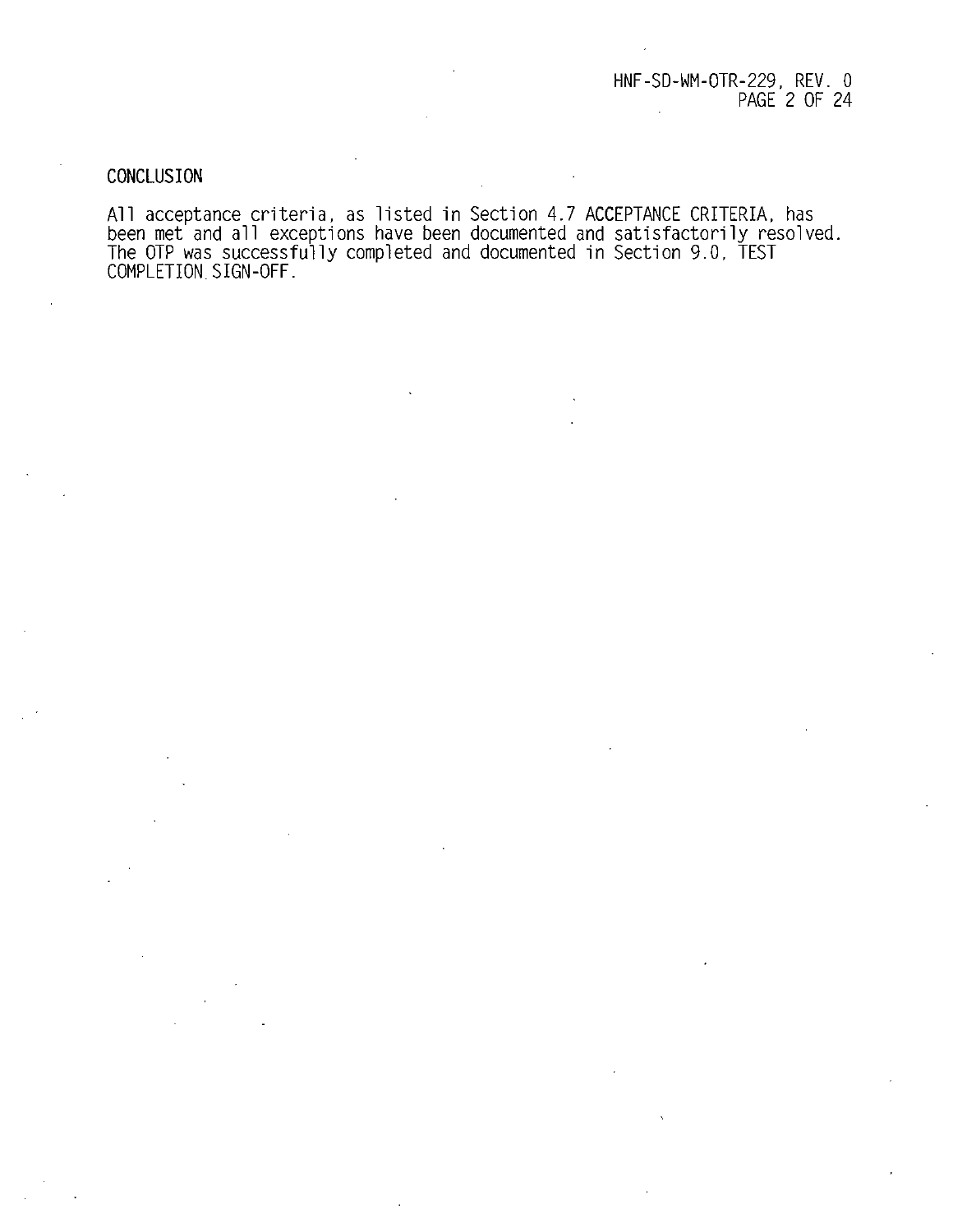|                   | <b>MAY 06 1997</b>                    |                                 |                              |                            |                                            | <b>ENGINEERING DATA TRANSMITTAL</b>                                             |                                      |                                                     | 1. EDT                                          |                       | Page 1 of 1<br>619144 |
|-------------------|---------------------------------------|---------------------------------|------------------------------|----------------------------|--------------------------------------------|---------------------------------------------------------------------------------|--------------------------------------|-----------------------------------------------------|-------------------------------------------------|-----------------------|-----------------------|
|                   |                                       |                                 |                              | ASTE R                     |                                            |                                                                                 |                                      |                                                     |                                                 |                       |                       |
|                   | Distribution                          | 2. To: (Receiving Organization) |                              |                            | 3. From:<br>80460                          | (Originating Organization)                                                      |                                      | 4. Related EDT No.:                                 | N/A                                             |                       |                       |
|                   |                                       | 5. Proj./Prog./Dept./Div.:      |                              |                            |                                            | 6. Design Authority/ Design Agent/Cog.<br>George Janicek                        |                                      | 7. Purchase Order No.:                              |                                                 |                       |                       |
|                   |                                       |                                 | Rotary Mode Core Sampling    |                            | Engr.:                                     |                                                                                 |                                      |                                                     | N/A                                             |                       |                       |
|                   |                                       | 8. Originator Remarks:          |                              |                            |                                            |                                                                                 |                                      | 9. Equip./Component No.:                            |                                                 |                       |                       |
|                   |                                       |                                 |                              |                            | Operabiltiy Test Procedure for Truck #1    |                                                                                 |                                      | 10. System/Bldg./Facility:                          | H-2-91651                                       |                       |                       |
|                   |                                       |                                 |                              |                            |                                            |                                                                                 |                                      |                                                     | 200 General                                     |                       |                       |
|                   |                                       | 11. Receiver Remarks:           |                              |                            | 11A. Design Baseline Document?             | $[x]$ res                                                                       | {] ко                                | 12. Major Assm. Dwg. No.:                           |                                                 |                       |                       |
|                   | ETN-97-011                            |                                 |                              |                            |                                            |                                                                                 |                                      | 13. Permit/Permit Application No.:                  | H-2-91650                                       |                       |                       |
|                   | $ES-97-223$                           |                                 |                              |                            |                                            |                                                                                 |                                      |                                                     | N/A                                             |                       |                       |
|                   |                                       |                                 |                              |                            |                                            |                                                                                 |                                      | 14. Required Response Date:                         |                                                 |                       |                       |
|                   |                                       |                                 |                              |                            |                                            |                                                                                 |                                      |                                                     | April 29, 1997                                  |                       |                       |
| 15.               |                                       |                                 |                              |                            | DATA TRANSMITTED                           |                                                                                 |                                      | Œ)                                                  | 365                                             | (K)                   | (1)                   |
| $\overline{141}$  |                                       |                                 |                              | ${C}$<br>Sheet             | (D)<br>Rev.                                | (E) Title or Description of Date                                                |                                      | Approval<br>Desig-                                  | Reason<br>for                                   | Origi-<br>nator       | Roceiv<br><b>or</b>   |
| ftem<br>No.       |                                       | (B) Document/Drawing No.        |                              | No.                        | No.                                        |                                                                                 | Transmitted                          | nator -                                             | Trans-<br>mittel                                | Dispa-<br>sidon       | Dispo-                |
| 1                 |                                       | HNF-SD-WM-OTP-229               |                              | A11                        | 0                                          | ACCEPTANCE/OPERA-                                                               |                                      | SQ.                                                 | 1.                                              | ı                     | skion                 |
|                   |                                       |                                 |                              |                            |                                            | <b>BILITY TEST</b>                                                              |                                      |                                                     |                                                 |                       |                       |
|                   |                                       |                                 |                              |                            |                                            | PROCEDURE, SAMPLING                                                             |                                      |                                                     |                                                 |                       |                       |
|                   |                                       |                                 |                              |                            |                                            | TRUCK ONE, FLAMMABLE<br>GAS MODIFICATIONS                                       |                                      |                                                     |                                                 |                       |                       |
|                   |                                       |                                 |                              |                            |                                            |                                                                                 |                                      |                                                     |                                                 |                       |                       |
|                   |                                       |                                 |                              |                            |                                            |                                                                                 |                                      |                                                     |                                                 |                       |                       |
|                   |                                       |                                 |                              |                            |                                            |                                                                                 |                                      |                                                     | κ,                                              |                       |                       |
| 16.               |                                       |                                 |                              |                            |                                            | KEY                                                                             |                                      |                                                     |                                                 |                       |                       |
|                   |                                       | Approval Designator (F)         |                              |                            | Reason for Transmittal (G)                 |                                                                                 |                                      |                                                     | Disposition (H) & (I)                           |                       |                       |
|                   | E. S. Q. D or N/A<br>(see WHC-CM-3-5, |                                 | 1. Approval<br>2. Release    | 4. Review                  | 5. Post-Raview                             |                                                                                 | 1. Approved<br>2. Approved w/commant |                                                     | 4. Reviewed no/comment<br>5. Raviewed w/comment |                       |                       |
| Sec. 12.7)        |                                       |                                 | 3. Information               |                            |                                            | 6. Dist. (Receipt Acknow. Required)                                             | 3. Disapproved w/comment             |                                                     | 6. Receipt ecknowledged                         |                       |                       |
|                   |                                       |                                 |                              |                            |                                            | 17. SIGNATURE/DISTRIBUTION<br>(See Approval Designator for required signatures) |                                      |                                                     |                                                 |                       |                       |
| (G)<br>Rea<br>300 | $0 - 5$<br>Disp.                      | <b>LB Name</b>                  |                              |                            | IKI Signature (L) Date (M) MSIN            | (6)<br>Roa<br>son                                                               | (11)<br>Disp.                        | (J) Name                                            | (K) Signature 1L1 Date (M) MSIN                 |                       |                       |
| 1                 | J                                     |                                 |                              |                            | Design Authority George Janicek S7-12      | 3                                                                               |                                      | CPO T.D. Jarecki                                    |                                                 | $\frac{5}{192}$ s7-03 |                       |
| 1                 |                                       |                                 |                              |                            | Design Agent Galen Wilson 200257-12 5/5/97 | 1                                                                               |                                      | Des. J.C. Akers                                     |                                                 |                       | <i>5151</i> 17s7-12   |
| 1                 |                                       |                                 | Cog. Mgr. John Schofieton HA |                            | Cog. Eng. Rick Framan Pych Lyons S7-12 5/5 |                                                                                 |                                      |                                                     |                                                 |                       |                       |
| ı<br>ı            |                                       |                                 | QA Mike McElroy (            |                            |                                            | $57 - 075 - 5 - 97$                                                             |                                      |                                                     |                                                 |                       |                       |
| ı                 |                                       | Safety                          |                              |                            | Jeff Ranscheau Wolledge S7-075-5-9         |                                                                                 |                                      |                                                     |                                                 |                       |                       |
|                   |                                       | Em.                             |                              |                            |                                            |                                                                                 |                                      |                                                     |                                                 |                       |                       |
| 18.               |                                       |                                 | 19.                          |                            |                                            | 20,<br>$R.11.80 - 10$                                                           |                                      | 21. DOE APPROVAL (if required)<br>Ctrl. No.         |                                                 |                       |                       |
|                   | PR Deichelbehrer<br>Ball Lechellohrer |                                 |                              |                            |                                            |                                                                                 |                                      | [] Approved                                         |                                                 |                       |                       |
| Originator        | Signature of EDT                      | Date                            | 5/5/27                       | for Receiving Organization | Authorized Representative Dete             | <del>-kathority</del><br>Cognizent Manage                                       |                                      | [] Approved u/comments<br>[] Disapproved w/comments |                                                 |                       |                       |
|                   |                                       | 80-7400-172-2 (05/96) GEFOP7    |                              |                            |                                            |                                                                                 |                                      |                                                     |                                                 |                       |                       |
|                   |                                       |                                 |                              |                            |                                            |                                                                                 |                                      |                                                     |                                                 |                       |                       |
|                   |                                       |                                 |                              |                            |                                            |                                                                                 |                                      |                                                     |                                                 | BD-7400-172-1         |                       |

÷.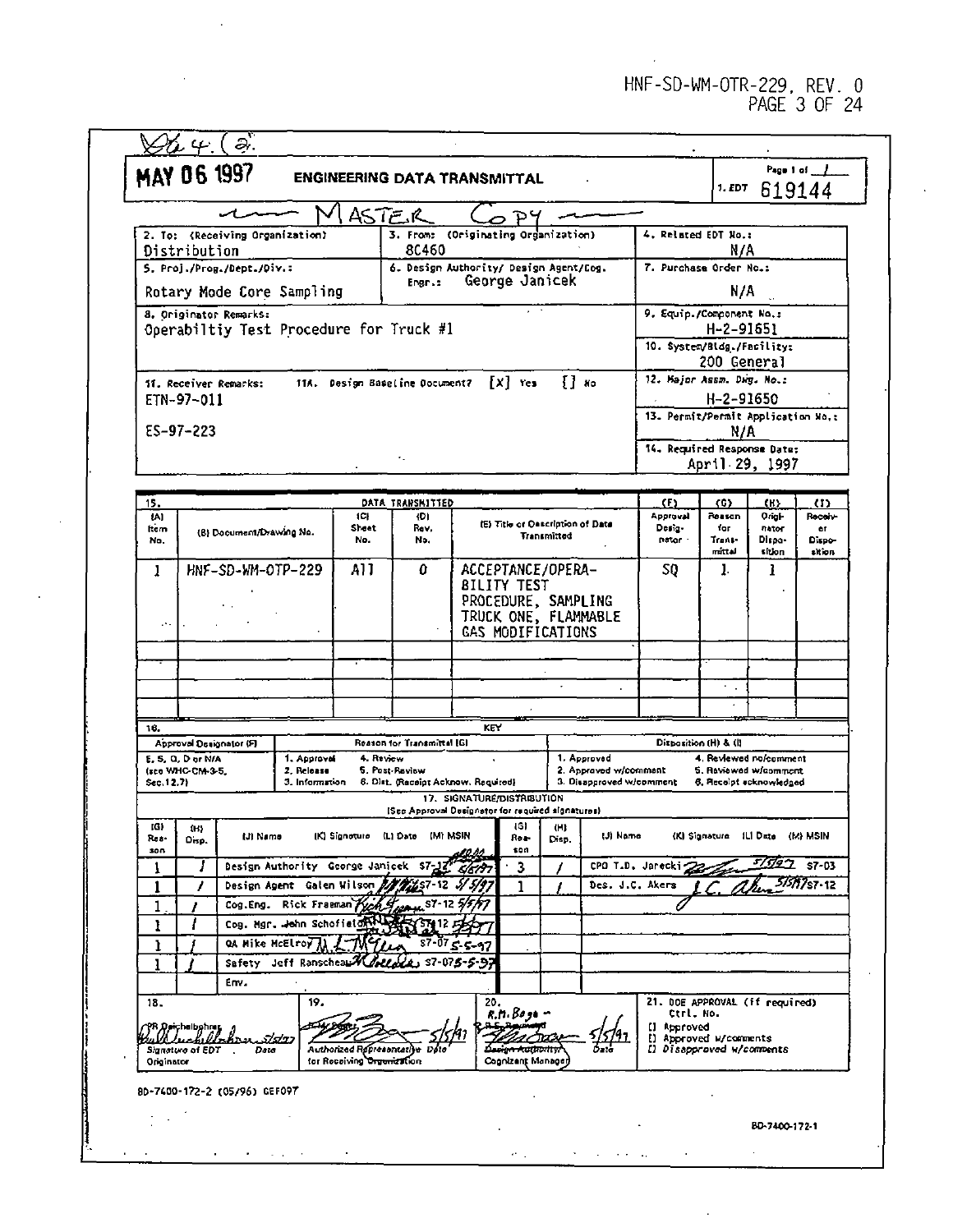HNF-SD-WM-OTR-229, REV. 0 PAGE 4 OF 24

**HNF-SD-WM-OTP-229, Rev. 0**

# ACCEPTANCE/OPERABILITY TEST PROCEDURE, SAMPLE TRUCK ONE, FLAMMABLE GAS MODIFICATIONS

**Paul Deichelbohrer Numatec Hanford Co., Richland, VIA 99352 U.S. Department of Energy Contract DE-AC06-96RL13200**

**EDT/ECN: 619144 Org Code: 8C460 B8R Code: EW3120074 UC: 721 Charge Code: N4H2B** Total Pages: IT 19 , and sleft?

**Key Words: Push Mode Sampling, Z-purge, nitrogen, burst disk**

**Abstract: Core Sampling Truck Number One was upgraded for use with flammable gas tanks. Principally, the upgrade consists of Installation of a nifarojon gas purge of the truck's weather cover.**

TRADENARK DiscLAINER. Reference herein to any specific commercial product, process, or service by<br>trade name, trademark, manufacturer, or otherwise, does not necessarily constitute or imply its<br>endorsement, recommendation,

Printed in the United States of America. To obtain copies of this document, contact: D<br>Control Services, P.O. Box 950, Mailstop M6\*08, Richland MA 99352, Phone (509) 372-2420;<br>Fax (509) 376-4989.

 $^{5}/$ 6/97

yes <sub>sl</sub>ulal



**Approved for Public Release**

**A-WOO-073 (01/9?) GEF321**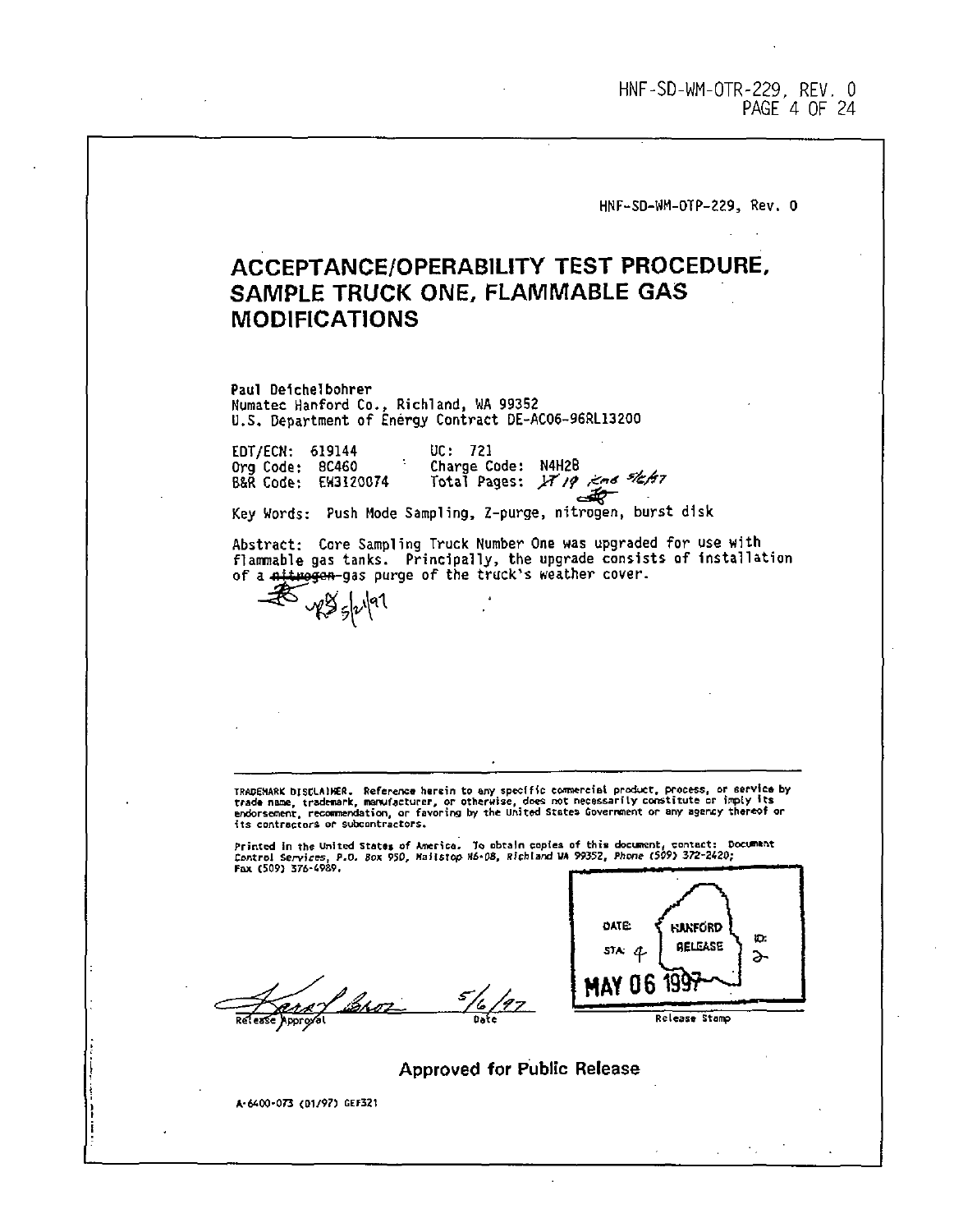HNF-SD-WM-OTR-229, REV. 0 PAGE 5 OF 24

| TABLE OF CONTENTS<br>المستحدث والمستحدث والمستحدث والمستحدث والمستحدث والمستحدث والمناور<br>SCOPE.<br>المتحاج والمتحاج والمتحاج والمتحال والمتواطئ والوالو والوالواني<br>INFORMATION<br>4.1<br>المتعاط والمتعاط والمتعاط والمتعاط والمتعاط والمتعاط والمتعاط والمتاري<br>4.2<br><b>REFERENCES</b><br>والمتعرف والمستحيل والمستحيل والمستحيل والمسترد والمستحيل والمستحيل<br>4.3<br>SAFETY ISSUES<br>RADIATION AND CONTAMINATION CONTROL<br>4.4<br>4.5<br>TYPE Z PRESSURIZATION SYSTEM<br>4.6<br>4.7<br>RECORDS.<br>والمتعاونة والمتعاونة والمتعاونة والمتعاونة والمتعاونة والمتعاونة<br>PREREQUISITES<br>6.1<br>6.2<br>CONDITIONS<br>6.3<br>المتحافظ فالمتحافظ والمتحاف والمرور والمتحاول<br>Procedure (Equipment)<br>7.0<br>test<br>EQUIPMENT IDENTIFICATION AND SETUP<br>7.1<br>CORE SAMPLE TRUCK START UP<br>7.2<br>DRILL RIG MANEUVERING<br>$7.\bar{3}$ |     | HNF-SD-WM-DTP-229, Rev 0<br>PAGE i OF i        |
|-------------------------------------------------------------------------------------------------------------------------------------------------------------------------------------------------------------------------------------------------------------------------------------------------------------------------------------------------------------------------------------------------------------------------------------------------------------------------------------------------------------------------------------------------------------------------------------------------------------------------------------------------------------------------------------------------------------------------------------------------------------------------------------------------------------------------------------------------------------|-----|------------------------------------------------|
|                                                                                                                                                                                                                                                                                                                                                                                                                                                                                                                                                                                                                                                                                                                                                                                                                                                             |     |                                                |
|                                                                                                                                                                                                                                                                                                                                                                                                                                                                                                                                                                                                                                                                                                                                                                                                                                                             | 1.0 | 1                                              |
| 3.0<br>4.0<br>5.0<br>6.0                                                                                                                                                                                                                                                                                                                                                                                                                                                                                                                                                                                                                                                                                                                                                                                                                                    | 2.0 | 1                                              |
|                                                                                                                                                                                                                                                                                                                                                                                                                                                                                                                                                                                                                                                                                                                                                                                                                                                             |     | ı                                              |
|                                                                                                                                                                                                                                                                                                                                                                                                                                                                                                                                                                                                                                                                                                                                                                                                                                                             |     | 3<br>3<br>445555<br>5                          |
|                                                                                                                                                                                                                                                                                                                                                                                                                                                                                                                                                                                                                                                                                                                                                                                                                                                             |     | 7                                              |
|                                                                                                                                                                                                                                                                                                                                                                                                                                                                                                                                                                                                                                                                                                                                                                                                                                                             |     | 7<br>7<br>7<br>8                               |
| TYPE Z PRESSURIZATION SYSTEM TEST WITH NITROGEN<br>7.4<br>and the state of the state of the<br>TYPE Z PRESSURIZATION SYSTEM TEST WITH AIR<br>7.5<br>والمستحدث والمستحدث والمستحدث والمستور والمستور والمناد<br>SHUT DOWN<br>7.6<br>OTHER VERIFICATIONS<br>7.7                                                                                                                                                                                                                                                                                                                                                                                                                                                                                                                                                                                               |     | 8<br>8<br>9<br>9<br>10<br>11<br>12<br>14<br>14 |
| SIGNATURE LOG<br>8.0                                                                                                                                                                                                                                                                                                                                                                                                                                                                                                                                                                                                                                                                                                                                                                                                                                        |     | 15                                             |
| والمستحدث والمستناد المستوان والمستوان والمستناة<br>TEST COMPLETION SIGN-OFF<br>9.0                                                                                                                                                                                                                                                                                                                                                                                                                                                                                                                                                                                                                                                                                                                                                                         |     | 16<br>EXCEPTIONS/RESOLUTION DATA SHEET         |

 $\bar{z}$ 

 $\sim$ 

 $\mathcal{L}^{\text{max}}(\mathcal{F})$  , where  $\mathcal{L}^{\text{max}}$ 

 $\sim$ 

 $\mathcal{L}^{\mathcal{L}}(\mathcal{A})$  ,  $\mathcal{L}^{\mathcal{L}}(\mathcal{A})$  , and

 $\sim$  $\bar{z}$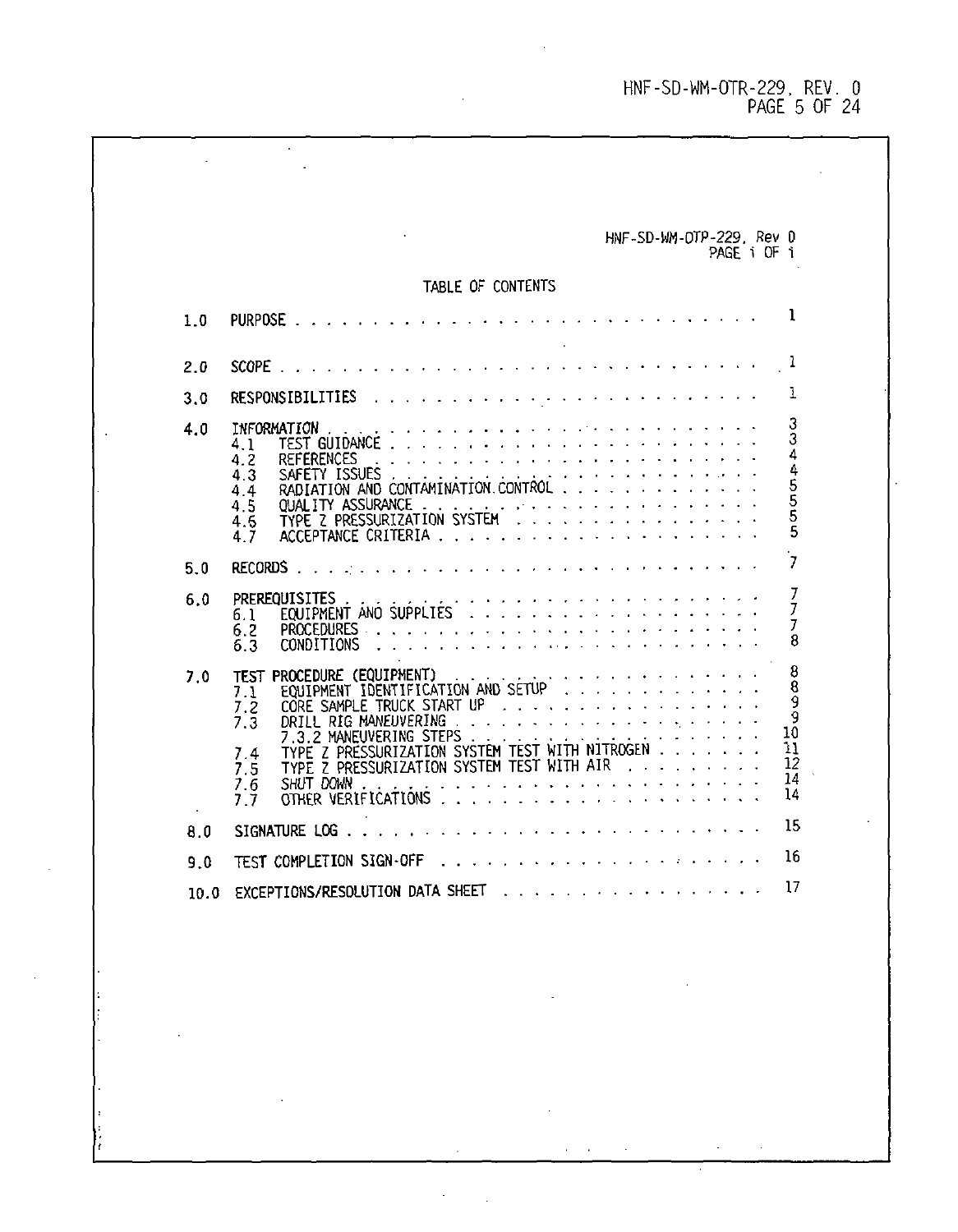HNF-SD-WM-OTP-229. REV 0 PAGE 1 OF 17

#### 1.0 PURPOSE

The purpose of this system acceptance/operability.test procedure is to provide instructions for system acceptance and operability testing of the push mode core sampler system modified for use on flammable gas tanks. This testing fulfills the applicable requirements of WHC-SD-WM-FDC-048. Section 5.9 and WHC-CM-6-1. **EP-4.2** 

Testing will be limited to testing the modifications completed on Core Sampler Truck 1 to install the Type Z pressurization system for shielded receiver weather cover and the modification of shielded receiver lifting frame to install stronger hydraulic cylinders.

#### 2.0 SCOPE

System operability testing of the Push Mode Sampling System will verify that system design requirements, as well as functional and operational requirements, have been met. Testing will involve operating the Push Mode equipment to demonstrate acceptable operation of the Type Z pressurization<br>system and shielded receiver lifting frame modification to perform tasks<br>required during sampling of flammable gas tanks. Testing will also verify compatibility of required ancillary equipment such as generator, breathing air compressor, and nitrogen trailer.

The test(s) will be performed in the "Dean Dome" located east of the 2704HV building.

#### 3.0 RESPONSIBILITIES

Safety, QA, Characterization Project Operations (CPO). Characterization Engineering (CE). and Characterization field Engineering (CFE) shall approve this test procedure (hereafter referred to as the OTP). prior to its release. Responsibilities are as follows:

Operations Test Director Responsible for the overall performance of the OTP. Responsible for the proper conduct of operations for the entire test site as well as all personnel involved in the testing. Ensures the execution of all testing activities are within the scope of the OTP. Exercises stop work authority for unsafe conditions within the scope of the OIP. Directs actions to be taken to<br>prevent injury to employees or damage to equipment. Acts through the push<br>mode sampling PIC for the proper performance of all operations at the test<br>si documented by the CFE Cognizant engineer and the resolution of same. Concurs with all changes and with the acceptability of the equipment modifications by signing the OTP.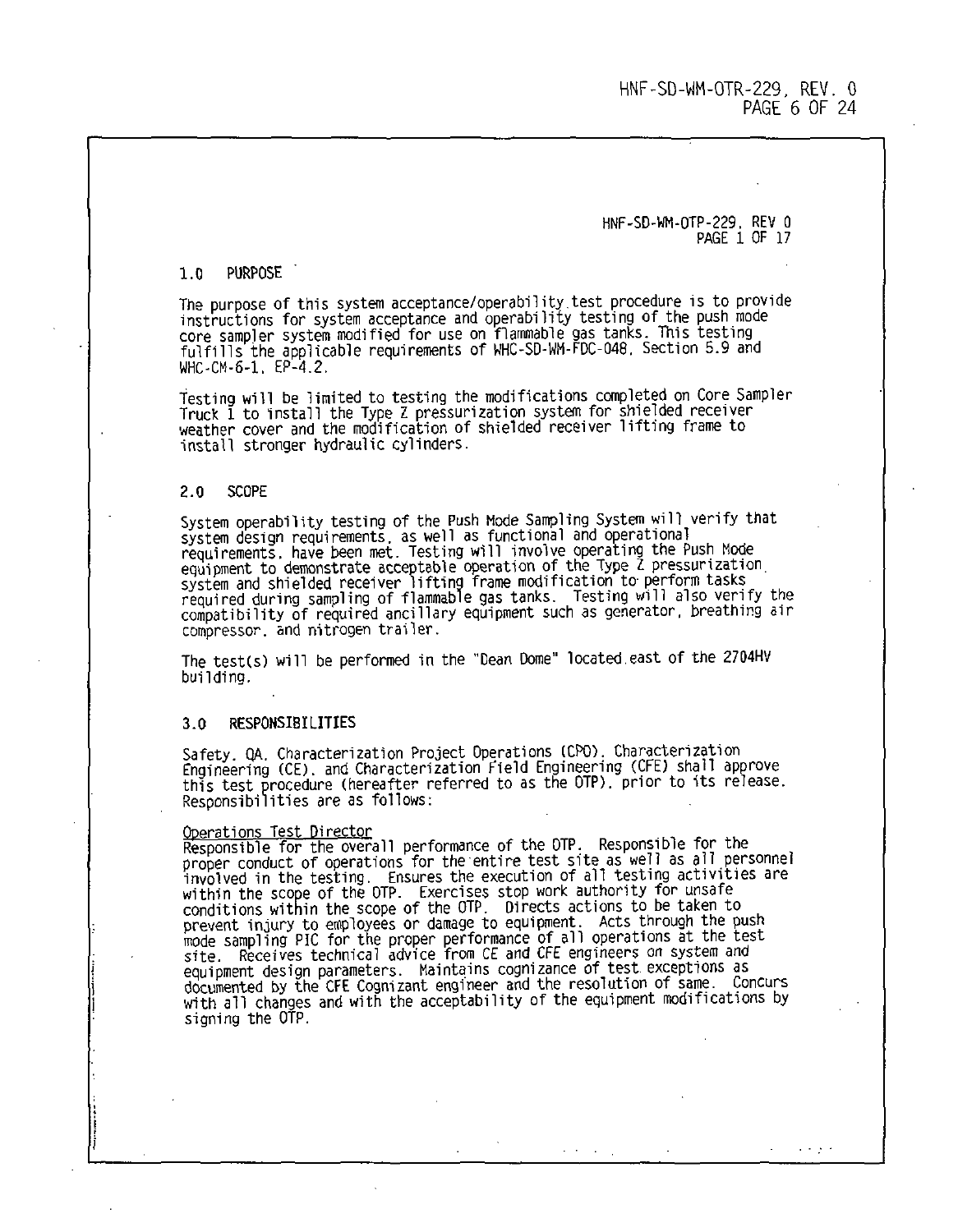HNF-SD-UM-OTP-229. REV 0  $PAGF$  2  $OF$  17

C<u>ore Sampling "PTC (Person In Charge)</u><br>Responsible for the assignment of personnel and directing the operation of the various systems. Controls configuration and access to the test area in order to maintain a safe environment. Aids the Cognizant Engineer in maintaining configuration control. Approves changes to the OTP in terms of operational steps or equipment configuration with concurrence of CE and CFE cognizant engineer and Operation Test Director. Conducts a pre-job safety meeting at the<br>start of each shift during the performance of the OTP. Briefs the personnel<br>on testing to be performed that day and associated hazards.

CFE Cognizant Fngineer Provides on-site technical expertise and advice to the PIC and Test director as required. Controls the sequence in which the OTP is conducted through the Test Director and with concurrence of CE. Maintains configuration control on the "Exception/Resolution Data Sheet." Resolves exceptions with the concurrence of CE and the assigned Quality Engineer for those exceptions relating to the items which initially required Quality verification. Concurs with the acceptability by signing the OTP.

Characterization Engineering (CE) Provides on-site technical expertise and advice to the PIC and Test Director as required. Advises Cognizant Engineer and Test director on equipment capabilities, recommends test sequence changes, and test requirements. Responsible for issuing any Engineering Change Notices (ECN's) required to support maintaining configuration control during testing. Approves any changes to the OTP. Responsible for obtaining additional support from engineering. Reviews and approves test procedure and test report. Obtains Design Authority approval of test procedures and test report. Resolves any designer/project related deficiencies. These personnel may be from the CE organization or designated by CE management.

C<u>ore Sampling Operations Management</u><br>Responsible through the Operations Test Director for the overall testing program. Review and approves test procedures. Ensures Pre-job safety meeting is held prior to test start. Monitors testing to extent approval may be given for satisfactory equipment operability.

Core Sampling Operators Conducts testing according the OTP procedures directed by the Operations PIC. Notifies the PIC of concerns, exceptions and off-normal conditions during testing.

Quality Assurance Reviews and approves test procedure to assure compliance with appropriate regulations. Resolves exceptions requiring quality verification jointly with CFE Cognizant Engineer. Quality verification of exceptions is only necessary for those exceptions relating to items which initially required Quality verification.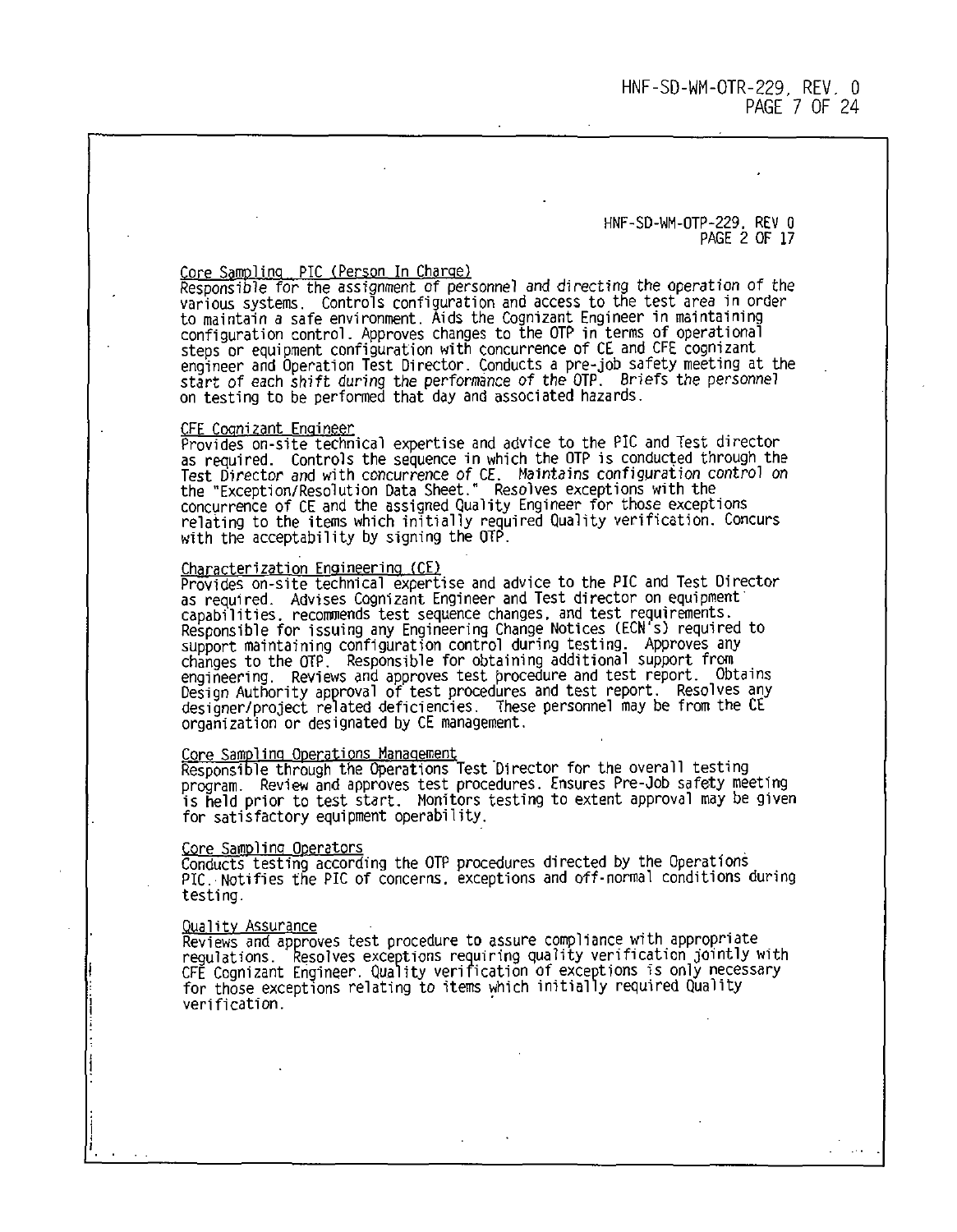HNF-SD-WM-OTP-229. REV 0 PAGE 3 OF 17

Reviews and approves test procedure to assure compliance with applicable regulations. Monitors testing as appropriate.

CPO Radiological Control

Supports testing according to the OTP procedure as directed by the Operations PIC. Notifies the PIC of concerns, exceptions and off-normal conditions during testing. Ensures work performed is within the scope of the applicable Radiological Work Permit (RWP).

### 4.0 INFORMATION

#### 4.1 TEST GUIDANCE

Authorization for the implementation of this document is controlled by the associated Engineering Data Transmittal. Approval indicates that the testing called out in this procedure will verify the required performance of the equipment and provide the required protection for personnel.

Operability testing will be completed to confirm that the modified components are functionally acceptable and will not interfere with movement of the truck and drill rig as they operate in their expected range. Records of the testing will be documented in the left margin and supplied tables within the text of this procedure.

Initial instrument calibrations shall be conducted prior to Operability testing. Calibrations will not be reconfirmed during ATP/OTP testing.

Discrepancies, deviations, or irregularities involving the test procedure or equipment performance are to be noted, as they occur, on the "Exception/ResolJtion Data Sheet". An exception number shall be noted in the procedure margin, next to the related test section or step. These exceptions shall be jointly resolved between the Cog Engineer, the Design Authority, the Test Director, and the assigned Quality Assurance Representative. Quality<br>verification of exceptions is only necessary for those exceptions relating to<br>items which initially required Quality verification. All resolutions exceptions must be agreed upon by the responsible personnel, documented on the exception list and initialed. Hand written exceptions sheets may be replaced, if replacement sheets are initialed.

No testing shall be done which directly involves faulty equipment. However, at the discretion of the Cog Engineer and with the concurrence of the Test Director. CE and the PIC, tests may proceed on equipment which is not affected by faulty equipment. Any test exceptions caused by equipment failure not<br>associated, directly or indirectly, with the system modification for flammable<br>gas tank sampling, should be dispositioned as "general maintenance" o Exception/Resolution Data Sheet.

If, due to testing circumstances, on-site modifications of the test procedures are warranted, written changes, ("redlines") raybe made by the core sampling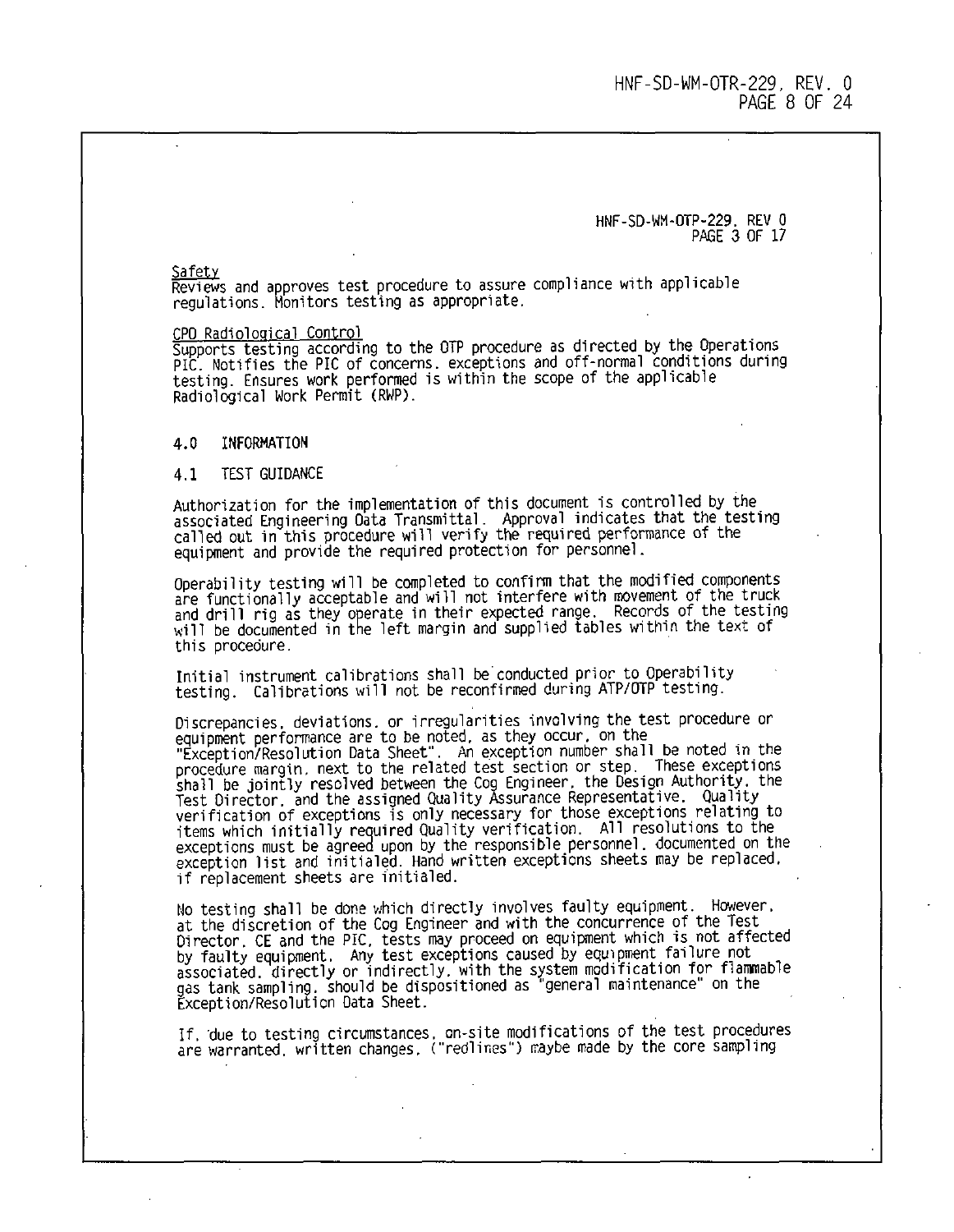#### HNF-SD-WH-OTP-229. REV 0 PAGE 4 OF 17

PIC with the written approval (initialing in the left margin) of the Test Director. Cog Engineer and DED. These changes must also be documented on the Exception/Resolution Data sheet prior to test completion sign-off. Amendments shall be per instructions in WHC-CM-6-1. "Standard Engineering Practices". EP-4.2. "Testing Requirements. "Rev. 5. Change 3.

Revised operating procedures, written for Push Mode Sample Truck tPMST) operations in flammable gas tanks, are referenced for use within this UIP. If<br>this procedure is not released. The procedure will be approved for use in OTP<br>testing by the Test Director. Cog Engineer and industrial safety a farms. The same procedures will be revised for operational use after a formal procedure validation and finalized procedure approval and release. Procedure validations will be performed in parallel with OTP testing, but are not part of any OTP acceptance criteria and are not required for OTP completion sign off. Possible procedure change(s) can be relined be the Cognizant Engineer and do not require the use of the Exception/Resolution Data Sheet.

4.2 REFERENCES

| HNF-SD-WM-ETP-221, Rev. 0     | Engineering Task Plan for Modifying Core Sampler<br>Truck #1 & 2 for Operation in Flammable Gas Tank |
|-------------------------------|------------------------------------------------------------------------------------------------------|
| WHC-SD-WM-FDC-048, Rev. 0     | Functional Design Criteria for Core Sampling in<br>Flammable Gas Watch List Tanks                    |
| WHC-CM-6.1:<br>EP-4.2. Rev. 5 | Standard Engineering Practices:<br>Testing Requirements                                              |

#### 4.3 SAFETY ISSUES

i

To reduce the possibility and severity of injury, all persons in the vicinity of the test equipment must be aware of the following concerns:

- WARNING Exercise caution concerning loose clothing and pinch points while working on or near rotating equipment.
- Personal protective equipment shall be used during testing as WARNING required By Job Hazard Analysis.
- At times, nitrogen gas will be supplied to the sample truck at WARNING high pressure. Breaking containment of a pressurized cavity will cause a rapid release of gas. All indications must be observed so that each cavity is vented prior to being opened.
- Avoid all contact with liquid nitrogen. The nitrogen in the WARNING liquid nitrogen support trailer nitrogen tank and vaporizer supply line is a liquid and is stored at high pressure and extremely low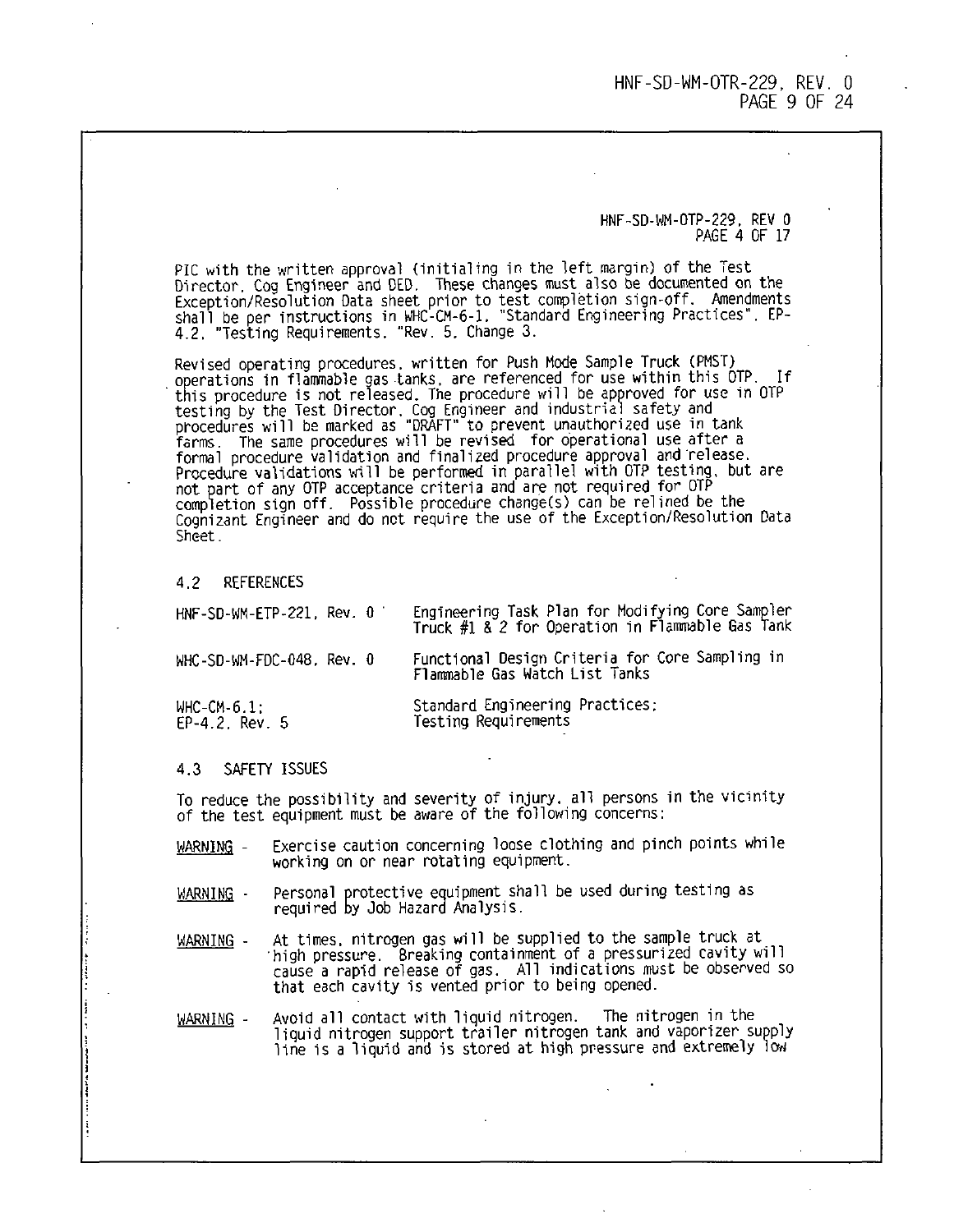HNF-SD-WM-OTP-229. REV 0 PAGE 5 OF 17

temperatures (-320°F). Exposure will freeze skin, causing severe "burns".

WARNING - Pressure relief venting of the propane supply on the nitrogen trailer can occur unexpectedly. The vent line for the propane is the copper tubing on the right side of the trailer and the outlet is below and at the rear of the trailer. All flarmability warnings posted on the nitrogen tailer must be observed.

WARNING - If engines need fuel, refuel only when the engines are cool.

WARNING - Stand clear of exhaust pipes on the test equipment.

WARNING - The warning sirens on the sample truck are very loud.

NOTE - Under normal conditions, periodic venting of the nitrogen trailer will occur. Venting is automatic when excessive pressure builds in the nitrogen storage tank. The vent outlet is located near the right rear of the trailer on top of the enclosure.

#### 4.4 RADIATION AND CONTAMINATION CONTROL

All testing will be controlled to prevent contamination release. All test activities must comply with the requirements listed in the RWP issued for this test.

#### 4.5 QUALITY ASSURANCE

Quality Assurance shall approve the Operability Test Procedure prior to its release.

#### 4.6 TYPE Z PRESSURIZATION SYSTEM

When the purge pressure in the weather cover is too low (less than 0.5 in H<sub>2</sub>O) an audible alarm sounds and visual alarm will illuminate. To silence the audible alarm, press the "Acknowledge" button. Also, there is a manual lamp & alarm test button.

#### 4.7 ACCEPTANCE CRITERIA

Items to be tested in this ATP/OTP verify that the Type Z pressurization system meets design requirements specified in WHC-SD-WM-FDC-048, Functional Design Criteria for Core Sampling in Flammable Gas Watch List Tanks, as outlined in Table 1. This ATP/OTP also verifies that basic operation functions of the push mode sampling truck are not inhibited by piping and other components of the Type Z Pressurization System and modifications to the shielded receiver lifting frame.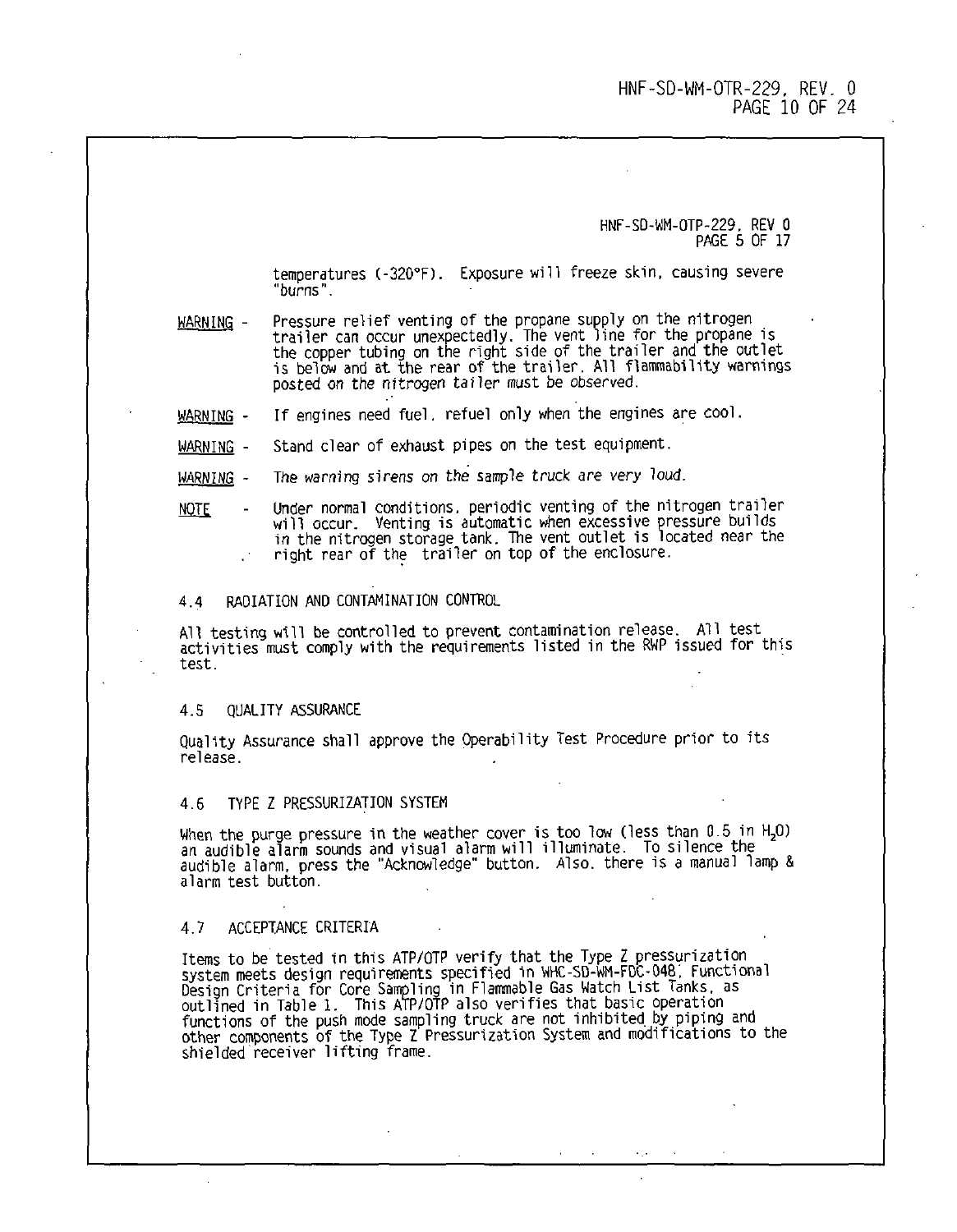HNF-SD-WM-OTR-229 REV 0 PAGE 11 OF 24

# HNF-SD-WM-OTP-229. REV 0 PAGE 6 OF 17

 $\overline{a}$ 

| SYSTEM                                | CRITERIA                                                                                               | DCM <sup>1</sup><br><b>ITEM</b> | ATP/OTP<br>STEP           |  |
|---------------------------------------|--------------------------------------------------------------------------------------------------------|---------------------------------|---------------------------|--|
|                                       | Protected Enclosure shall be<br>maintained at a positive pressure of<br>at least 25 Pa (0.1 in. water) | 2.1                             | 7.4.3.8<br>and<br>7.5.5.9 |  |
|                                       | An alarm will indicate failure of<br>protective gas supply to maintain<br>required pressure            | 2.2                             | 7.4.3.4<br>and<br>7.5.5.5 |  |
|                                       | Alarms and displays shall be located<br>where they can easily be reached.                              | 2.2.2                           | 7.7.1                     |  |
|                                       | Indicating lights shall be easily<br>visible in bright and hazy sunlight.                              | 2.2.3                           | 7.7.2                     |  |
| Z-PURGE                               | Verify operating procedure includes<br>sniffing of weather cover before<br>initial startup             | 3                               | 7.7.4                     |  |
|                                       | Verify label on side of weather cover<br>says<br>"Warning - Pressurized Enclosure"                     | 2.4                             | 7.7.3                     |  |
|                                       | Verify operation procedure provides<br>for system shutdown after alarm see glay wa                     | 6.                              | 7.7.4                     |  |
|                                       | Movement of drill rig ie full<br>traverse, slew and rotation is not<br>restricted.                     | N/A                             | Sec. 7.3                  |  |
| Sample Hoist<br>Box Vent              | Verify HEPA filter installation for<br>purge gas exhaust                                               | 10                              | 7.7.5                     |  |
| Shielded<br>Receiver<br>Lifting Frame | Shielded Receiver movement is not<br>restricted due to installation of<br>hydraulic cylinders          | N/A                             | 7.3.2.13                  |  |
|                                       | Verify that modification have not<br>changed any control functions.                                    | N/A                             | Sec. 7.0                  |  |
| PMST                                  | Able to interface with required<br>ancillary equip                                                     | N/A                             | 7.1.2.<br>7.48<br>7.5     |  |

Table 1: Acceptance Criteria

<sup>1</sup> DCM ITEM refers to Oesign Compliance Matrix item as listed in HNF-SD-WN- Jht ' H ETP-221. DCM items are for reference only and are not required for this -\*" ATP/OTP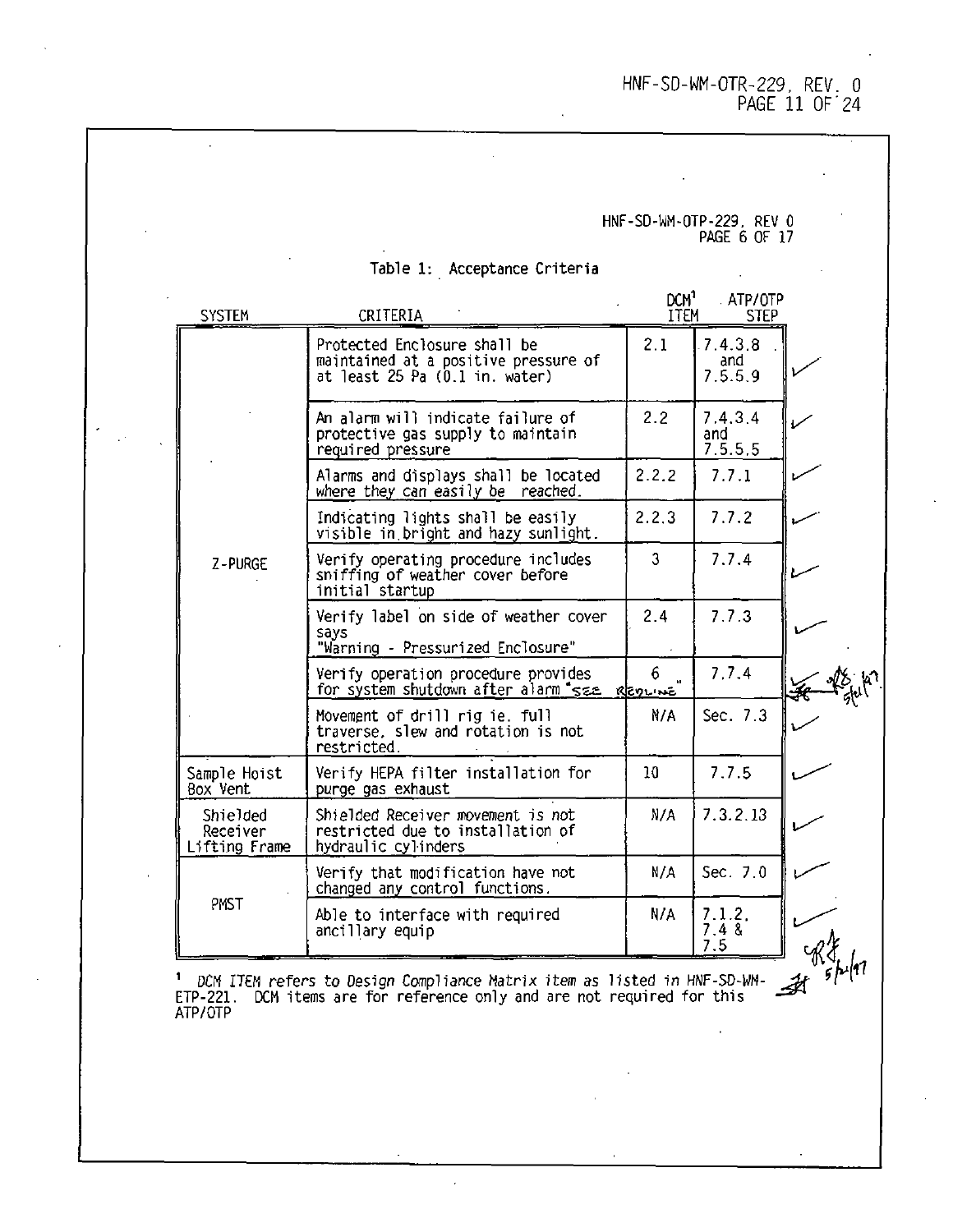HNF-SD-wM-OTP-229. REV 0 PAGE 7 OF 17

'Each step shall be evaluated and signed off by the cognizant engineer as well as Operations to verify that the equipment is acceptable for field use except for the steps that are marked with an asterisk. These steps are operational steps only and are not required for acceptance.

All persons responsible for signing the test completion sign-off sheet shall perform a test review of the completed procedure to verify technical acceptability of all data and resolution of exceptions.

#### 5.0 RECORDS

Pertinent operating conditions will be documented when requested in the OTP. Records for the testing of equipment, (Section 7). will be recorded within the<br>procedure. The operator, (and other test personnel requested to do so), will<br>initial in the space provide in the left-hand margin upon satisfac sign the Signature Log Sheet.

All test data will be released, as an Operability Test Report, after the conclusion of OTP testing.

### 6.0 PREREQUISITES

6.1 EQUIPMENT AND SUPPLIES

| EQUIPMENT UNDER TEST                                                                                                                                                    | <b>SUPPLIES</b><br>TEST SUPPORT    |
|-------------------------------------------------------------------------------------------------------------------------------------------------------------------------|------------------------------------|
| Push Mode Samp]ing Truck    UGB/1917<br>  <del>Nitrogen Trailer</del> OK TranceR is Stace? <br>Electrical Generator<br>Distribution-Trailer<br>Breathing Air Compressor | (86/10/17 Support Truck (optional) |
|                                                                                                                                                                         |                                    |

#### 6.2 PROCEDURES

NOTE: Some of the referenced procedures may not be used. This ATP/OTP allows either the use of the nitrogen trailer or the breathing air compressor.

TO-020-055 Operate The Aeroflow Model 2AN61 Breath Air Compressor

TO-020-056 Operate The Aeroflow Model 2AN137 Breathing Air Compressor

TO-020-451 Setup and Takedown Of Core Sample Systems

TO-020-910 Perkins 3.125 Series Generator Set, Operating Procedure

TO-060-345 Liquid Nitrogen Support Trailer and Indeeco Nitrogen Heater Operations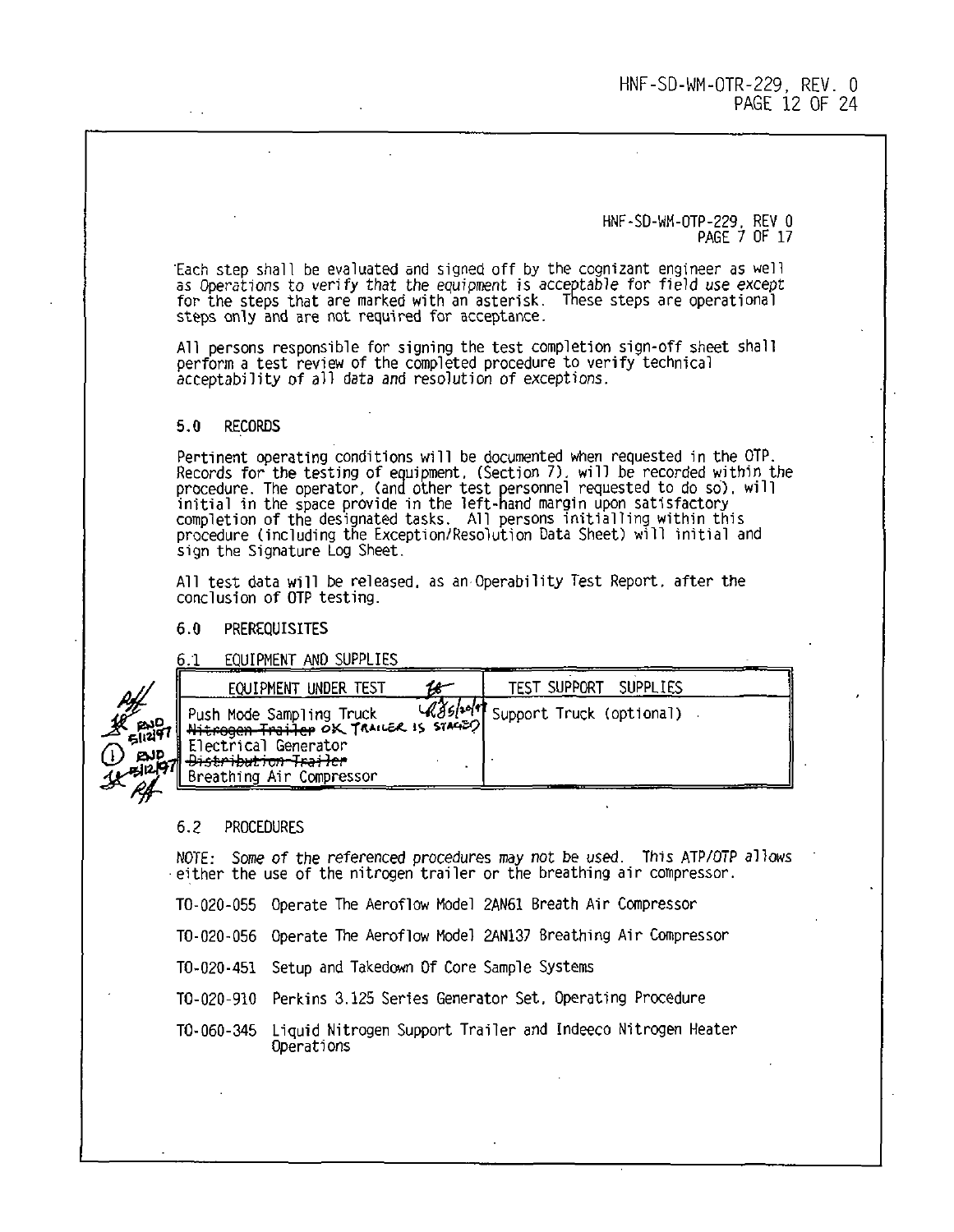### HNF-SD-WM-OTR-229, REV. 0 PAGE 13 OF 24

HNF-SD-WM-OTP-229. REV 0 PAGE 8 OF 17

TO-0 0-503 Perform Push Mode Core Sampling of Hydrogen/flammable Gas Watchlist Waste Storage Tanks

### 6.3 CONDITIONS

- The Job Hazard Analysis must be complete prior to test start.
- Pre-job safety meetings shall be held at the start of each shift prior to testing.
- Calibration and PM's shall be current and complete prior to testing effected equipment.
- All work packages for installation/functional check of flammable gas modifications must be work-complete prior to related testing.
- 7.0 TEST PROCEDURE (EQUIPMENT)

#### 7.1 EQUIPMENT IDENTIFICATION AND SETUP

NOTE: The following steps are intended to verify that fittings and receptacles mate properly for ancillary equipment that is used for this ATP/OTP. If a connection was made previously. VERIFY connection and initial step. Refer to the setup procedure listed in 6.2 if connections or grounding details are required

 $\mathbb{Z}[i,1]$ <sup>\*</sup>  $\mathbb{Z}[i]$   $\mathbb{Z}[i]$  . Position Push Mode Truck equipment listed in the table below, in a convenient location to allow testing.  $435/111$ 

£1\*7.1.2\*. PIC or Cog Engineer. RECORD the identification numbers for the major components used in this procedure in the table below. Use the blank lines to record any changes made (record test sections effected by the change).

| COMPONENT                                                        | $\mathbb{R}$ f z/11/97<br>IDENTIFICATION <sup>2</sup><br>R85/pp7<br>NUMBER |
|------------------------------------------------------------------|----------------------------------------------------------------------------|
| Push Mode Core Sample Truck                                      | <del>w</del> -1244<br><b>RACCT</b>                                         |
| Liquid Nitrogen Trailer                                          | $32440 - 64 - 5170$                                                        |
| Electrical Power Distribution Trailer (EPDT)                     | N/L                                                                        |
| Electrical Generator                                             | 75POKANEDIESEL<br>/HO-74-5143<br>KATOLIGHT                                 |
| Support Truck                                                    | n)V                                                                        |
| Breathing Air Compressor (BAC)                                   | $H0 - 64 - 4964$                                                           |
| For equipment identification, use HO# or other unique identifier |                                                                            |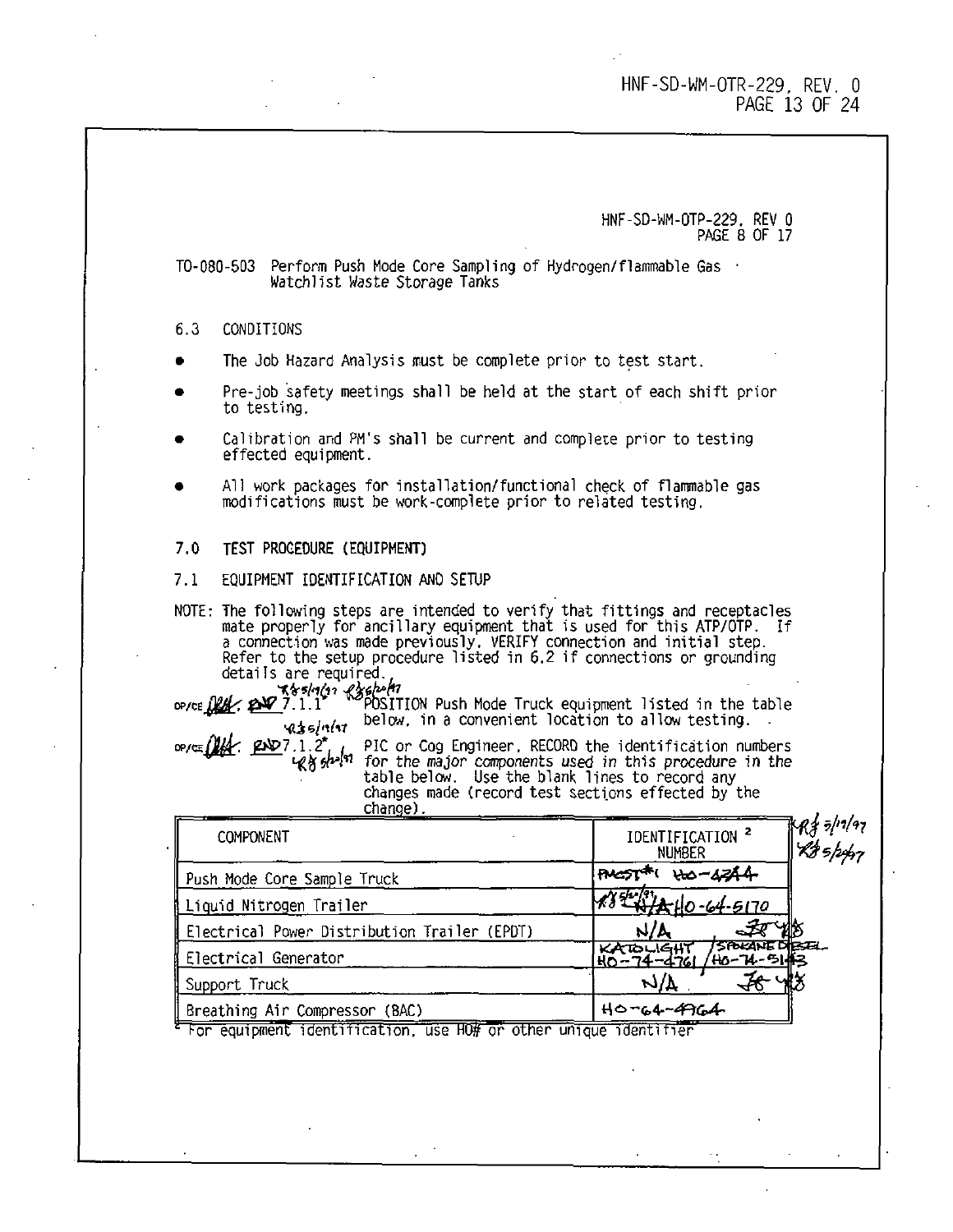HNF-SD.WM-OTP-229. REV 0 PAGE 9 OF 17. ONNECT the electrical grounding wires from the generator and Clectrical Power Distribution Trailer to the existing system ground east of the dome. h. 191 \* <del>CONNECT the LPDT to the generator using</del>  $\overline{\text{the}}$   $\overline{\text{e}}$   $\overline{\text{en}}$  . فلمحر  $\vec{p}_3$   $\in$   $( \cdot \, )$   $\cdot \cdot$   $\cdot$  $RSD7.1.5$  $\sqrt{5}$  Si<sup>t</sup>CONNECT the 120/240 volt power cable to the same  $\frac{1}{2}$  truck from the EPDT. The receptacle is on the :ONNECT the 120/240 volt power cable to the sample driver's side of the truck, near the ladder on the stationary platform. Itz ™ ~'&fc7.1.6\* CONNECT the 120 volt power cable from the nitrogen ' trailer to the generator if nitrogen trailer is used. 7.2 CORE SAMPLE,TRUCK START UP NOTE: Whenever truck electronics are powered up without establishing nitrogen supply pressure and type Z pressurization system. The PURGE FAIL alarm will sound. This alarm should be acknowledged and no further action taken prior to testing in sections 7.4 and 7.5.  $\mathscr{A}$  7.2.1\* OPERATE the generator as required through testing (See operating procedures listed in 6.2) 7.2.2\* ACTIVATE all breakers on the POWER DISTRIBUTION panel, located on the control console. 7.2.3 ACKNOWLEDGE the SR Purge Fail alarm by pressing the Acknowledge button on the control console. ACCEPTANCE CRITERIA: Alarm silences 7 2.4\* START the drill rig engine as per operation procedure listed in 6.2 (operate the drill engine as required throughout testing.) 7.3 DRILL RIG MANEUVERING NOTE- The sample truck is raised by hydraulic rams, located at the front and rear of the truck, and is leveled busing portable hand levels. The center jack, consisting of two additional rams located on each side of the truck, are used to stabilize the truck for platform rotation. The center jacks are not designed to withstand heavy loads, and should only

be lowered after lowering the front and rear lifting jacks. When leveling the truck, lower the rams slowly so that the truck is lifted uniformly. The hydraulic controls associated with leveling are the 4 way manual control valves and turn valves which control flow to each of the jacks.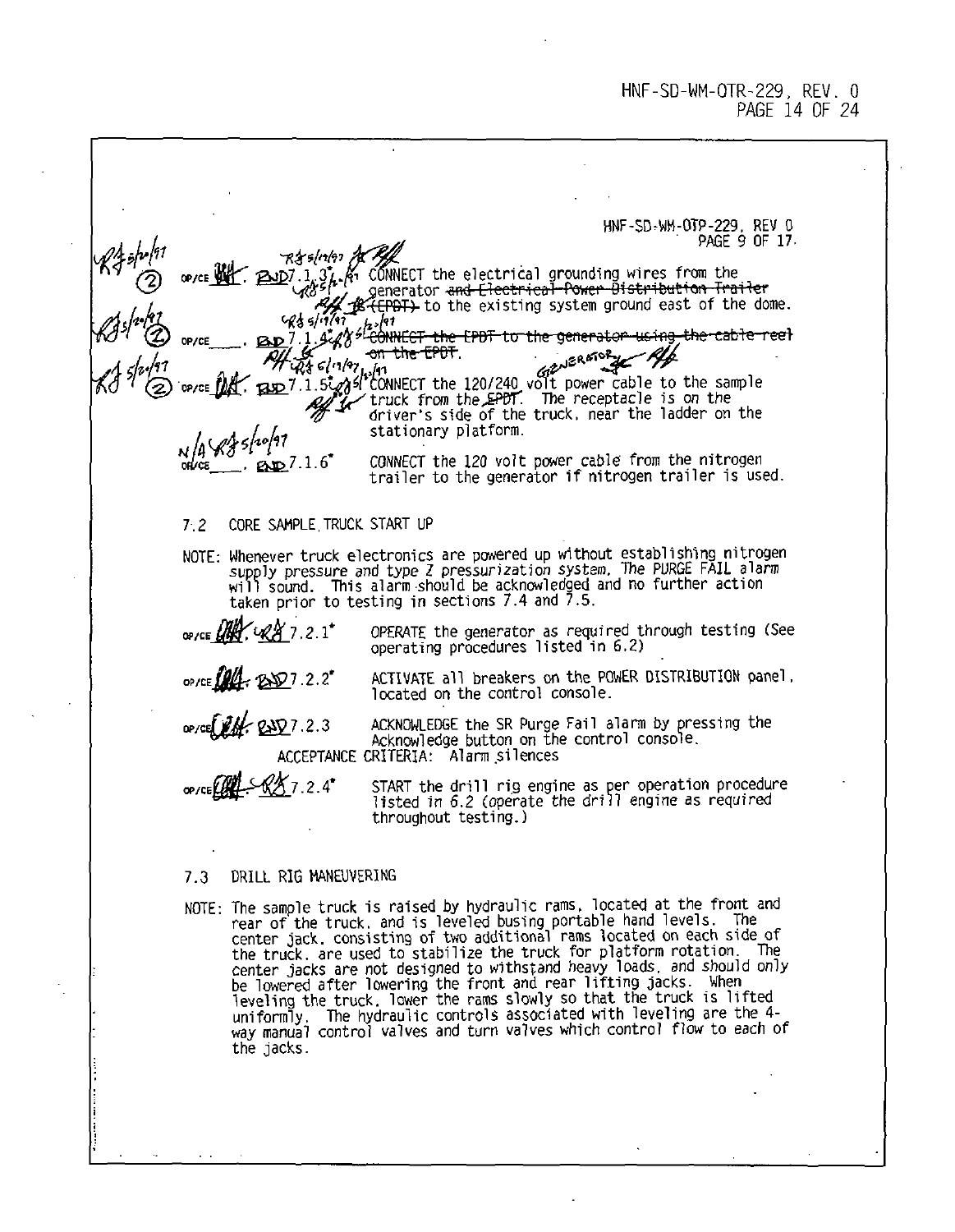### HNF-SD- M-OTR-229, REV. 0 PAGE 15 OF 24

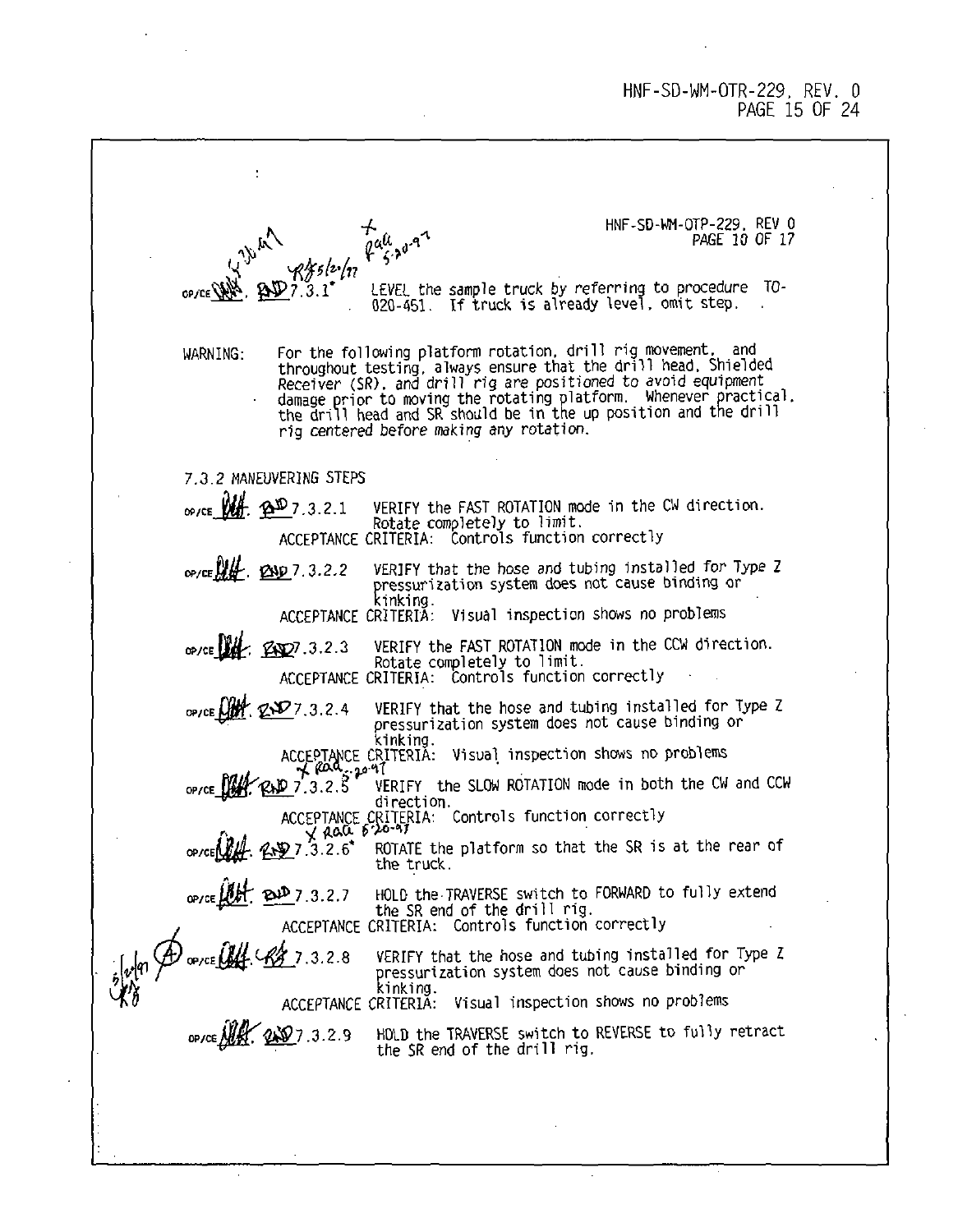HNF-SD-WM-OTR-229, REV. 0 PAGE 16 OF 24

upshohn HNF-SD-WM-OTP-229. REV 0 PAGE 11 OF 17 ACCEPTANCE CRITERIA: Controls function correctly 3 2 10 VERIFY that the hose and tubing installed for Type Z pressurization system does not cause binding or kinking. ACCEPTANCE CRITERIA: Visual inspection shows no problems op/ce  $\iiint_{X}$   $\infty$   $\infty$  7.3.2.11<sup>\*</sup> EXTEND the SR over the edge of the platform. END 7.3.2.12 VERIFY the SR UP/DOWN operation on the console or pendant while observing for hose and tubing kinking or binding. Leave SR in up position. ACCEPTANCE CRITERIA: Controls function correctly 7.3.2.13 VERIFY that the hose and tubing installed for Type Z pressurization system and for modifying lifting frame hydraulic cylinders does not cause binding or kinking. ACCEPTANCE CRITERIA: Visual inspection shows no problems -0^7.3,2.14' ROTATE the platform to position the drill rig to the rear. "<u>K^5</u> 7.3.2.15 VERIFY the slew operation. (The drill should slide<br>AccerTANCE Chill about 4 inches from center each way.) c<del>and TP=></del><br>ACCEPTANCE CRITERIA: Controls function correctly **≉EE PROSLE**  $(7)$  7.4 TYPE Z PRESSURIZATION SYSTEM TEST WITH NITROGEN  $\dot{N}$ ປ≲€ວ\_  $A.A.C$ CONNECT the nitrogen supply line from the nitrogen 4 1 • • trailer to the sample truck. ACCEPTANCE CRITERIA: Compatible connectors o/ce\_\_\_\_\_, \_\_\_\_\_\_7.4.2\* FOLLOW the operating procedure (listed in 6.2) to set<br>up and start the nitrogen trailer system. 7.4.3 TEST the Type Z Pressurization System as follows: NOTE: The controls are located on the Shielded Receiver Weather Cover Purge ,{ }a Panel located in the Control Console. op/ce 2. 2. 2. 4.3.1 PUSH and HOLD lamp & alarm test button and verkiring (Press, 2. 2. 2. 2. 2. 2. 2. 2. 2. 2<br>Purging Lamp (Green light). Purge Fail lamp (red) and<br>audion. Press Acknowledge button to silence alarm. ACCEPTANCE CRITERIA: Test button causes activation of lights and alarm and acknowledge button silences alarm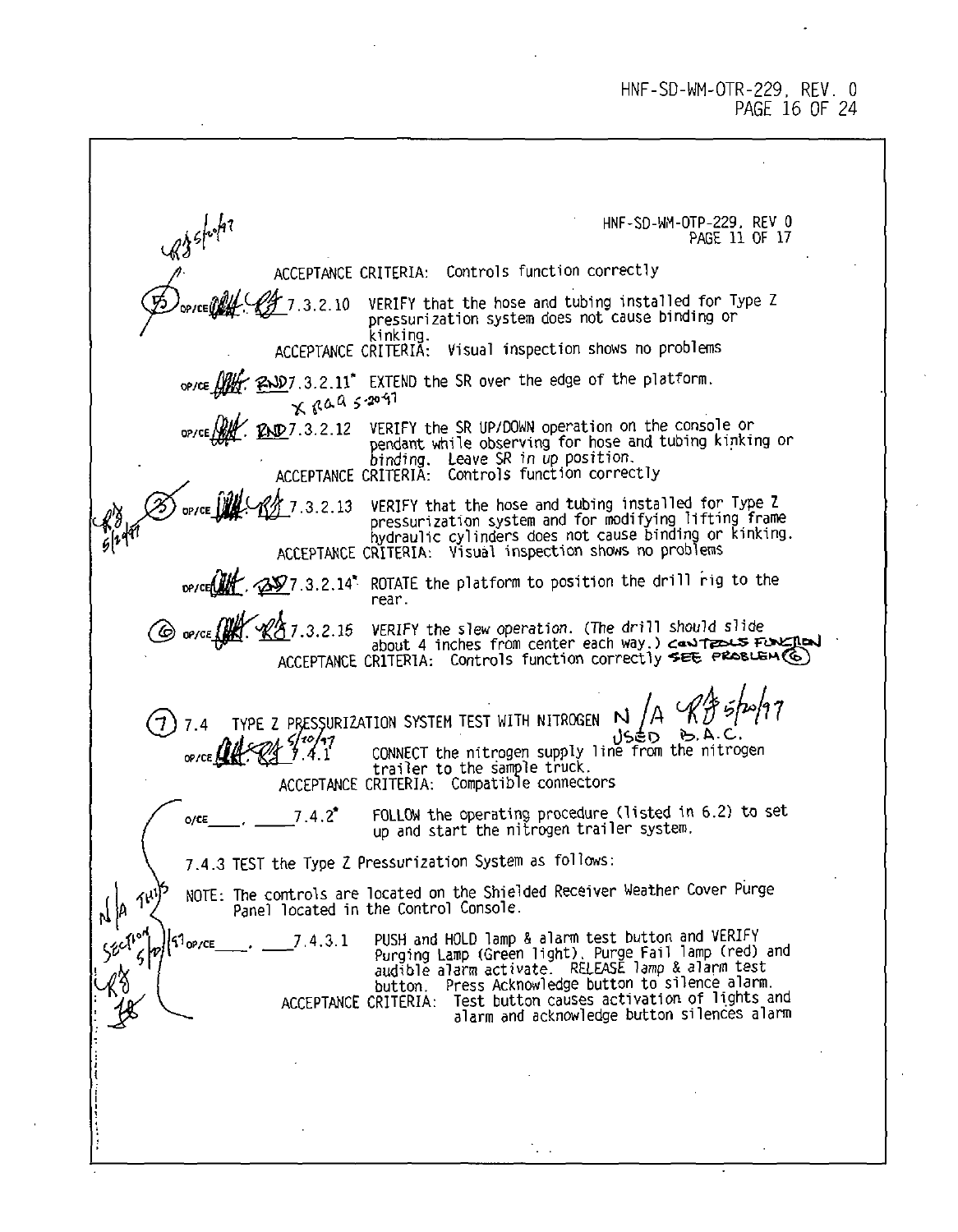HNF-SD-WM-OTR-229, REV. 0 PAGE 17 OF 24

HNF-SD-WM-OTP-229. REV 0 PAGE 12 OF 17 7 4 3 2\* ENSURE the Type Z Pressurization System metering OD / CF valve, located on the shielded receiver lifting frame. is fully open. 7.4.3.3\* VERIFY pressure reading on Type Z Pressurization OP7CE System pressure gage is above 0.5 inches of water, gauge and PURGING light (green) illuminates. OP/CE 7.4.3.3\* CLOSE the metering valve to reduce pressure to approximately 0.3 inches water gauge. W Slutar 7.4.3.4 VERIFY that alarm sounds and the PURGE FAIL alarm OP/CE  $\lim_{x\to a}$  illuminates.  $\lim_{x\to a}$  U. UGHT GOES OUT. ACCEPTANCE CRITERIA: Alarm sounds and red light illuminates upon loss of positive pressure 7 4 3 5\* OPEN metering valve and record pressure when PURGING 0P/C مإيم light illuminates. **PRESSURE** 7 4 3 6 When pressure reading on Type Z Pressurization System ' pressure gauge is above 0.5 inches water gauge. VERIFY OP/CE that the SR WEATHER COVER PURGE FAIL alarm light (red) goes out and the PURGING light (green) illuminates.<br>ACCEPTANCE CRITERIA: When greater than 0.5 inches of water<br>pressure is maintained, green light<br>iluminates and red light goes out 7.4.3.7 PRESS the ALARM ACKNOWLEDGE button to silence alarm. OP/CE ACCEPTANCE CRITERIA: Alarm silences 7.4.3.8 RECORD pressure reading from pressure gauge. ho /r/F PRESSURE READING ACCEPTANCE CRITERIA: Pressure is greater than 0.5 inches water Z PRESSURIZATION SYSTEM TEST WITH AIR FOLLOW the operating procedure (listed in 6.2) to shut down the nitrogen trailer system. I.S• 2 DISCONNECT the Nitrogen trailer from the truck. CEPTANCE .CRITERIA: Compatible connectors <sup>7</sup>C0NNECT the Breathing Air Compressor (BAC) to the l'truck using the adapter hose. ACCEPTANCE CRITERIA: Compatible connectors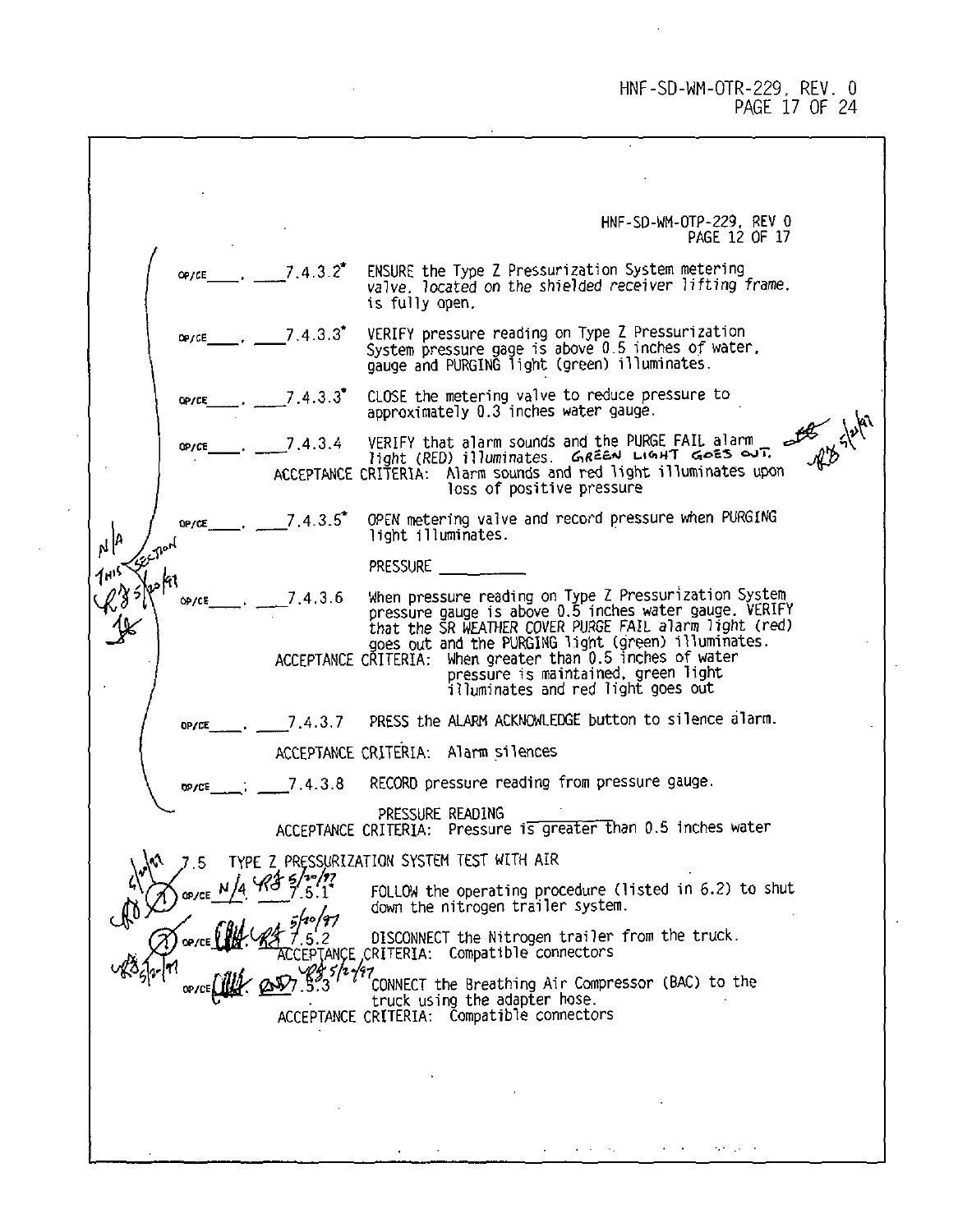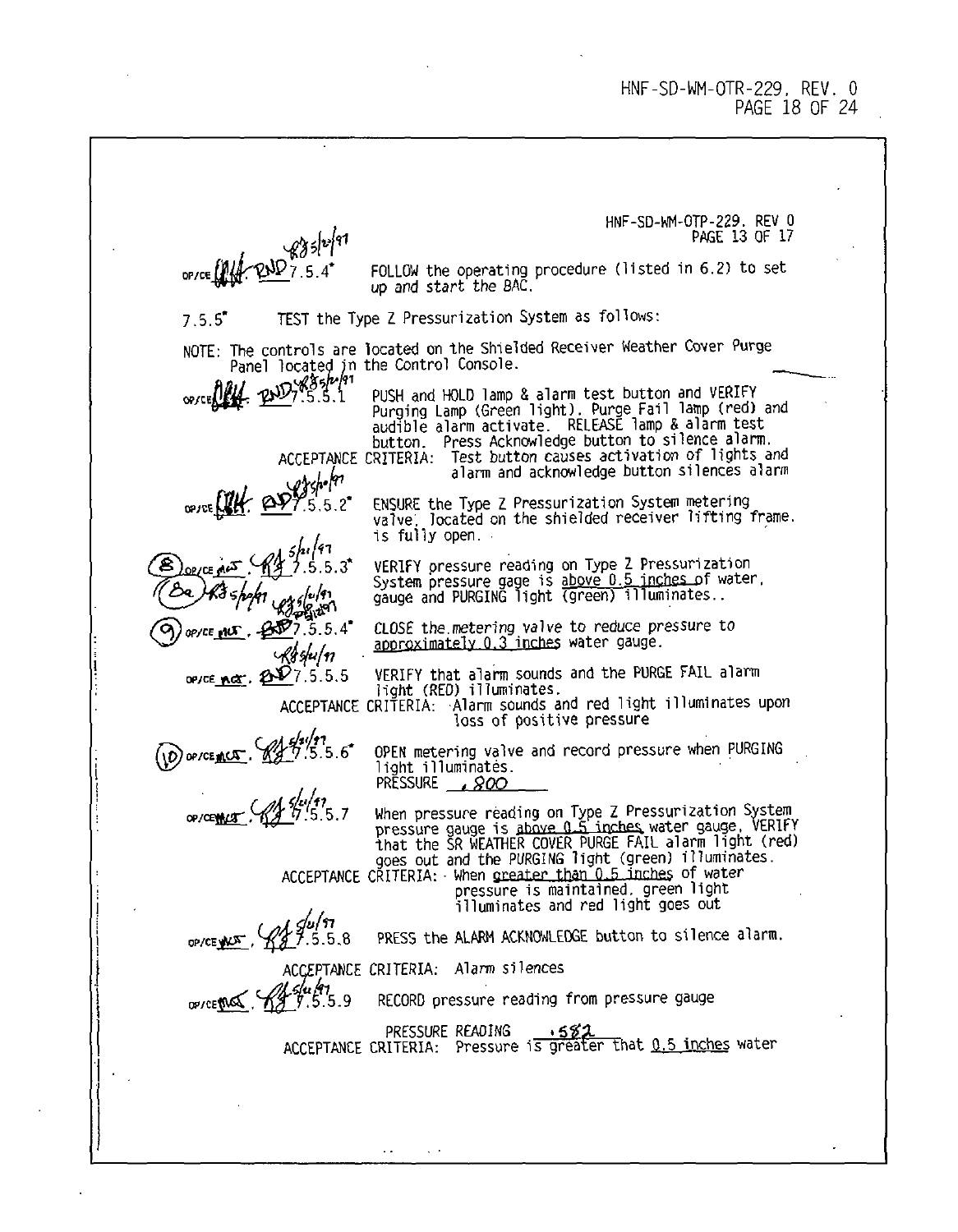### HNF-SD-WM-OTR-229, REV. 0 PAGE 19 OF 24

HNF-SD-WM-OTP-229. REV 0 PAGE 14 OF 17 7.6 SHUT DOWN FOLLOW the operating procedures (listed in 6.2) to shut down the PMST and BAC. 7.7 OTHER VERIFICATIONS ,'7J \ Verify that alarms and displays can be easily reached ^ACCEPTANCE CRITERIA: Subjective verification \lj.2 Verify indicating lights are easily visible ~~ /ACCEPTANCE CRITERIA: Visual verification Verify weather cover is labeled "Warning - Pressurized Enclosure" ACCEPTANCE CRITERIA: Visual verification <sub>ለአ</sub>ყረገበያ operating procedure provides tor snifting<br><sup>19</sup> የ before energizing electrical equipment and system ALARM <sup>6</sup><br>የርጅቦ Shutdown after alarm activates. Proses sererus S.L.፣<br>CEPTANCE CRITERIA: Visual verification saur 5' Verify HEPA tilter installation.<br>ACCEPTANCE CRITERIA: Visual verification HE SYSTEM IS ME REQUIRED TO BE SHUT DOWN WHEN AN ALARM IS DETECTED.  $3/2/3$ SEE NFPA 496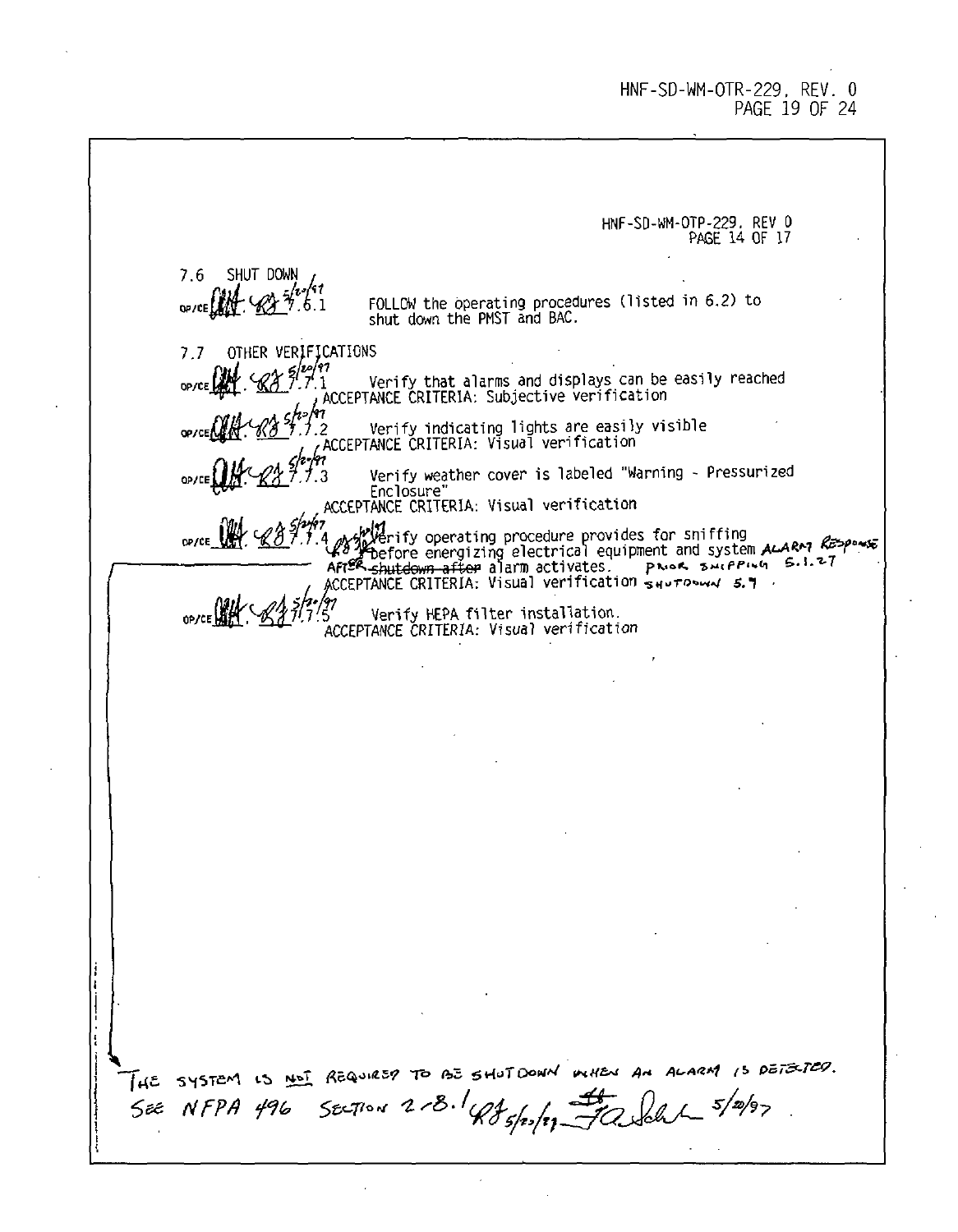HNF-SD-WM-OTR-229, REV. 0 PAGE 20 OF 24

# HNF-SD-WM-OTP-229. REV 0 PAGE 15 OF 17

### 8.0 SIGNATURE LOG

All persons initialing or signing within this procedure (including all data<br>sheets and the test completion sign-off sheet) shall record their signature,<br>initials and printed name in the table below.

| Name_(Print)        | Company/organization Signature |                 | Initial |
|---------------------|--------------------------------|-----------------|---------|
|                     |                                | For Record Only |         |
| <u>RICK FREEMAN</u> | NHC/CFE                        | 'eeema          | V 1     |
| TO SAVELKI          | <u>LAHC/CPD</u>                |                 | ð 2     |
| $B$ linn $L$ Hall   | /cpo<br>LMHC/                  |                 | 'B l    |
| 4. SCHMARAC         | C Pr<br>LMHC                   |                 |         |
|                     | $5 - 12 - 9$                   |                 |         |
| RANK FROSI          | bmHc/ COO                      |                 |         |
| R.N. DALE           | NHC/<br>∠re                    |                 | ₽₩      |
| <u>DC./IARTLEY</u>  | LM,<br>c Lo                    |                 | Оеш     |
| AAND                | μM<br>cPO                      |                 | ka q    |
| M.C. Jones          | $L$ m/cp0                      |                 | ⊭∝      |
|                     |                                |                 |         |
|                     |                                |                 |         |
|                     |                                |                 |         |
|                     |                                |                 |         |
|                     |                                |                 |         |
|                     |                                |                 |         |
|                     |                                |                 |         |
|                     |                                |                 |         |
|                     |                                |                 |         |
|                     |                                |                 |         |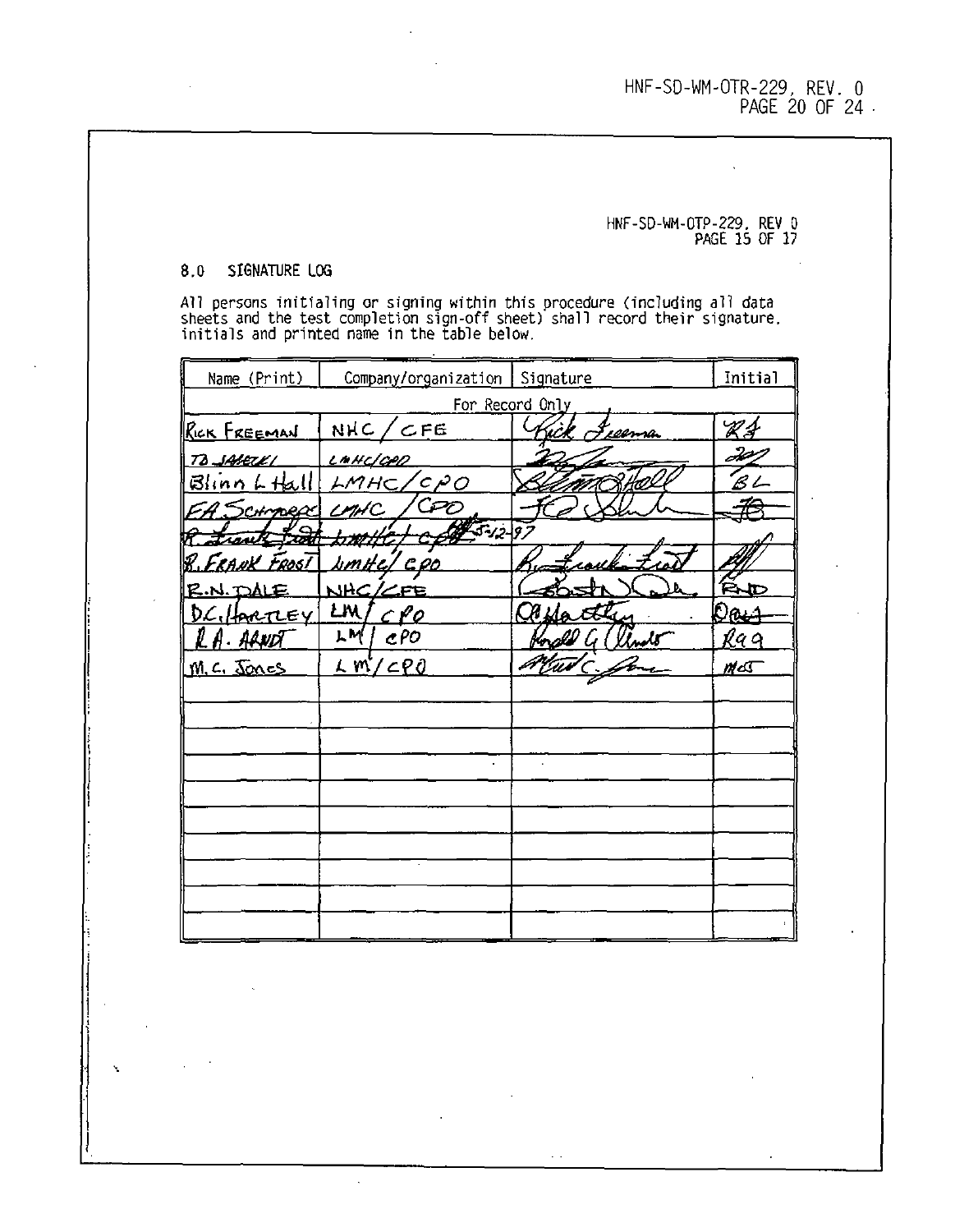HNF-SD-U 1-0TR-229, REV. 0 PAGE 21 OF 24

# HNF-SD-WM-OTP-229. REV 0 PAGE 16 OF 17

## 9.0 TEST COMPLETION SIGN-OFF

All system acceptance and operability tests have been completed as delineated<br>in this ATP/OTP. All exceptions have been documented and resolved as<br>indicated on the Exception/resolution Data Sheet(s). The core sample truck associated equipment can be operated in a safe manner and are accepted as<br>meeting all test criteria required for push mode operation in flammable gas<br>tanks and has met the acceptance criteria denoted in section 4.7.

| Signature                                       | Date                           |                                                              |
|-------------------------------------------------|--------------------------------|--------------------------------------------------------------|
|                                                 |                                |                                                              |
| Operations PIC                                  | $5 - 21 - 97$<br>$3 - 21 - 97$ |                                                              |
|                                                 |                                |                                                              |
| Truck Sampling Manager                          |                                |                                                              |
|                                                 |                                | X WITNESS STEPS 7.3.1, 7.3.2.5,<br>7.3.2.6 AND 7.3.2.12. RGG |
| Quality Assurance                               | $5.21 - 97$                    | $-20 - 97$                                                   |
|                                                 |                                |                                                              |
| Safety                                          | $5 - 21 - 97$                  |                                                              |
| ien sa                                          |                                |                                                              |
| Cognizant Engineer                              |                                |                                                              |
|                                                 | 5/2497                         |                                                              |
| CFE.<br>Engineering Manager                     |                                |                                                              |
| 355 \$12177<br>$f_{\text{corr}}(2.200, \infty)$ |                                | + Witness Latin                                              |
| Design Authority                                | $5/2\sqrt{97}$                 |                                                              |
|                                                 | $\frac{1}{5/3/97}$             |                                                              |
| Operations Test Director                        |                                |                                                              |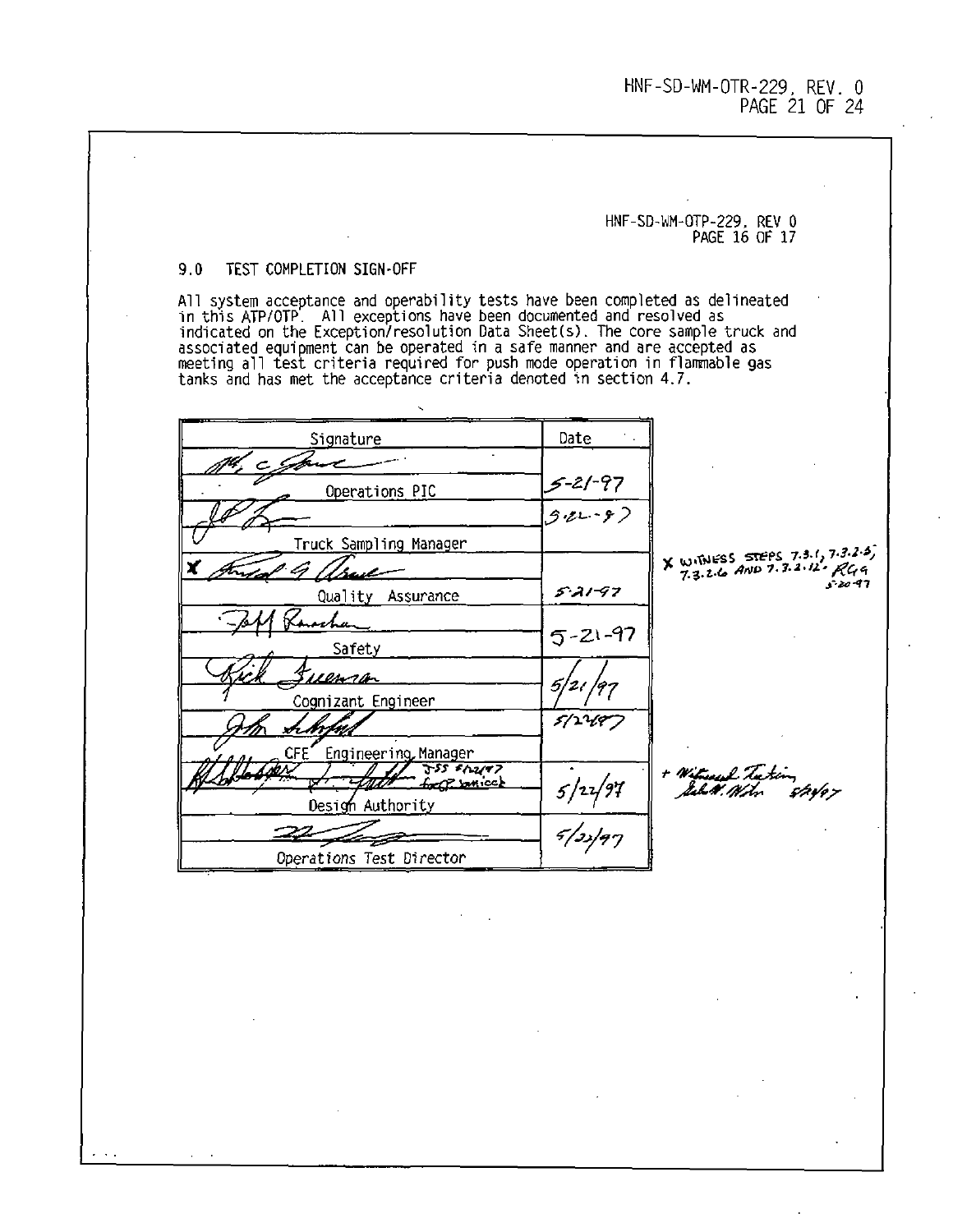## HNF-SD-WM-OTR-229, REV. 0 PAGE 22 OF 24

# HNF-SD-WH-OTP-229, REV 0 PAGE 17 OF 17

 $\mathbf{r}$ 

| Exception<br>Number | Step<br>Hurber  | DESCRIPTION OF PROBLEM                                                                                                                           | RESOLUTION TO<br>PROBLEM                                                                                                      | APPROVAL<br>INITIALS |
|---------------------|-----------------|--------------------------------------------------------------------------------------------------------------------------------------------------|-------------------------------------------------------------------------------------------------------------------------------|----------------------|
| $\star$<br>01       | $6.1$ .         | Distribution trailer<br>not used.                                                                                                                | Nitrogen trailer not<br>required.                                                                                             | łÎ                   |
| 02 <sub>2</sub>     | 7.1.4.<br>7.1.5 | Electrical Power<br>Distribution Trailer<br>(EPDT) not used.                                                                                     | Connected truck<br>directly to<br>generator.                                                                                  | KЛ                   |
| 03                  | 7.3.2.<br>13    | A. Pressure switch<br>electrical cord<br>interference.<br>В.<br>Purge supply hose to<br>base plate too long.                                     | A. Adjusted/reroute<br>electrical cord. B.<br>Secured hose.                                                                   | H,                   |
| 04                  | 7.3.2.<br>я     | Purge supply hose too<br>short during full<br>outward traverse of<br>lonqyear.                                                                   | Replaced with a<br>longer and less<br>restrictive bungee<br>cord.                                                             | H.                   |
| 05                  | 7.3.2.<br>10    | Bungee cord hook<br>pinches purge supply<br>hose.                                                                                                | Replaced with a<br>longer and less<br>restrictive bungee.<br>cord.                                                            | ЮĴ                   |
| 06                  | 7.3.2.<br>15    | Slew travel in both<br>directions stretches<br>and collaspes<br>hydraulic hoses, makes<br>contact with safety<br>rail and electrical<br>conduit. | Added a caution<br>block to Ops. proc.<br>TO-080-503 Rev. F to<br>NOT slew more than<br>2" in any direction.                  | КÎ                   |
| 07<br>$\star$       | 7.4             | Nitrogen trailer<br>inoperable.                                                                                                                  | Skipped this<br>section. Perform<br>step 7.4.1 & 7.5.2.<br>Use breathing air<br>compressor to<br>perform test.<br>section 7.5 | Кg                   |
| 08<br>$\star$       | 7.5.5.<br>3     | Green light did not<br>Plugged<br>illuminate.<br>HEPA filters and green<br>light came on.                                                        | Repaired air leaks<br>per ECN 631341.<br>Leaks identified<br>between the sample<br>hoist box and the<br>base plate.           |                      |

 $\ddot{\phantom{a}}$ 

## **10.0 EXCEPTIONS/RESOLUTION DATA SHEET**

 $\hat{\mathbf{r}}$ 

 $\sim 10^{11}$ 

÷.

\* **NOT AN ACCEPTANCE CRITERIA.**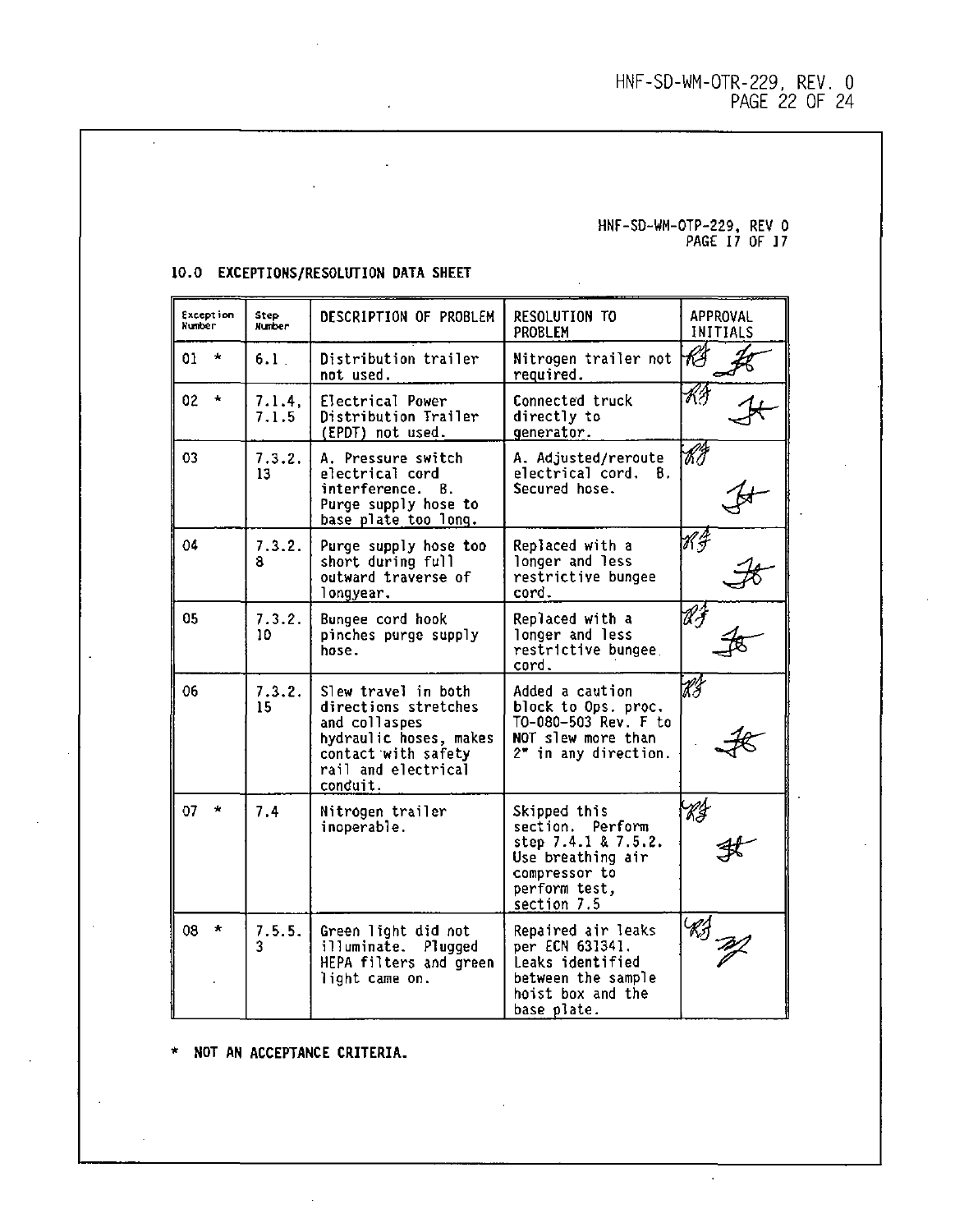HNF-SD-WM-OTR-229, REV. 0 PAGE 23 OF 24

 $\mathcal{L}_{\text{max}}$  and  $\mathcal{L}_{\text{max}}$  . We set

HNF-SD-WM-OTP-229, REV 0 PAGE 17 OF 17

÷.

 $\hat{\mathcal{L}}$ 

| $09 \times$ | 7.5.5.<br>4 | Alarm and light<br>responded at 0.8 vs.<br>0.3.       | Repaired air leaks<br>per ECN 631341.<br>Leaks identified<br>between the sample<br>hoist box and the<br>base plate.                           |    |
|-------------|-------------|-------------------------------------------------------|-----------------------------------------------------------------------------------------------------------------------------------------------|----|
| $10 *$      | 7.5.5.<br>6 | Purge light does not<br>illuminate.                   | Repaired air leaks<br>per ECN 631341.<br>Leaks identified<br>between the sample<br>hoist box and the<br>base plate.                           | Kŝ |
| $8a *$      | 7.5.5.<br>3 | Unable to verify<br>pressure with<br>installed gauge. | Used a calibrated<br>meter to verify<br>pressure and<br>verified pressure<br>switch settings are<br>within calibration<br>range (.4"-.6"H2O). | Kg |
|             |             |                                                       |                                                                                                                                               |    |
|             |             |                                                       |                                                                                                                                               |    |
|             |             |                                                       |                                                                                                                                               |    |

 $\hat{\mathbf{r}}$ 

**\* NOT AN ACCEPTANCE CRITERIA.**

 $\sim 10^{-11}$ 

 $\mathcal{L}^{\pm}$